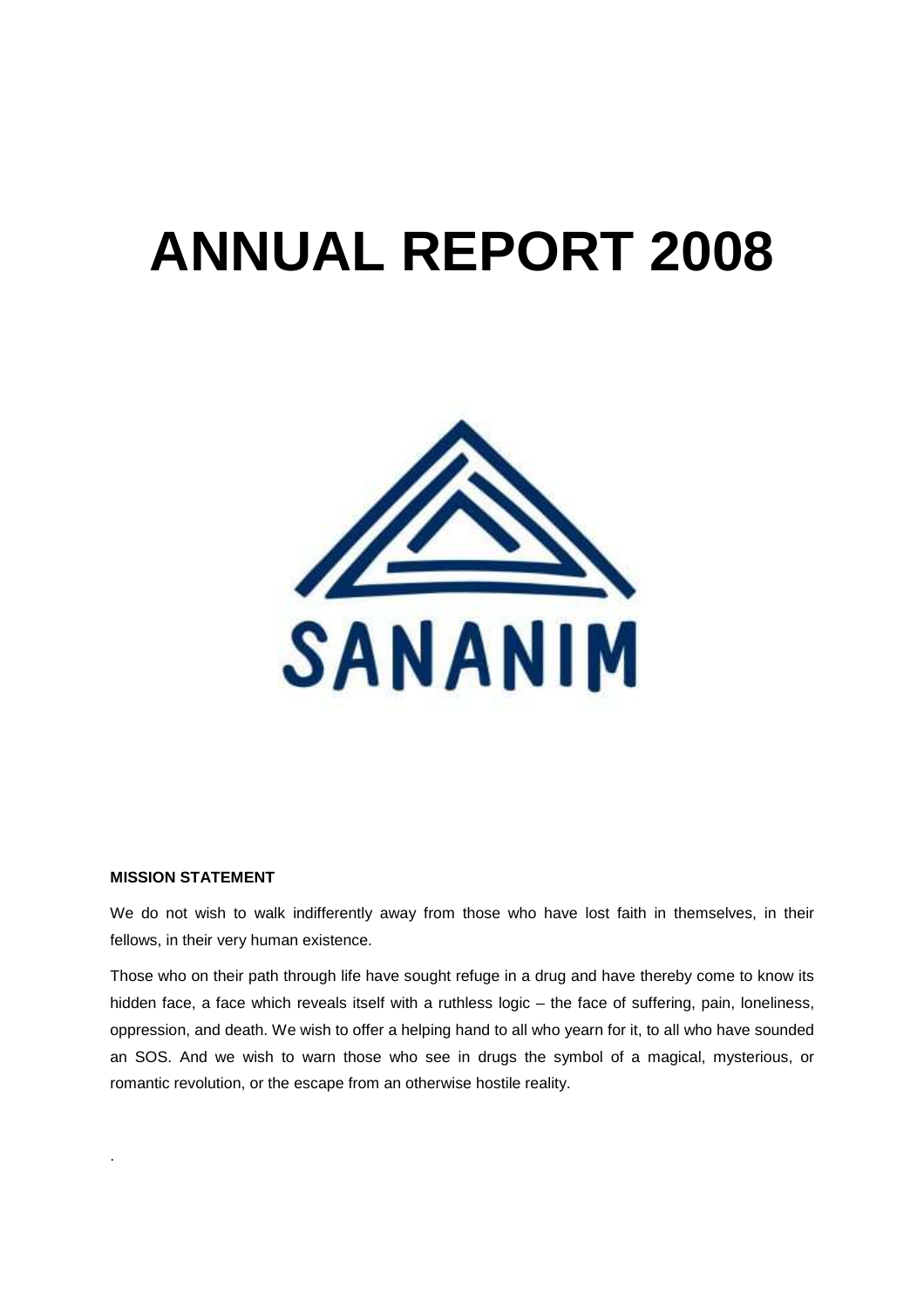#### **SANANIM in 2008**

The civic association SANANIM is one of the oldest, and nowadays also one of the largest non-governmental organizations in the Czech Republic that provides complex services in the area of prevention, care and addiction treatment of non-alcoholic drug addictions.

At present, the association operates eleven major establishments – Outreach Programs, Contact Center, Specialized outpatient services CADAS, Day Care Centre, Therapeutic Communities Nemcice and Karlov, Aftercare Centre with protected housing, Drug Information Centre, Centre for People in Conflict with Law, Agency for Employment and Social Services, Consulting Room for Parents – and provides a number of additional and complementary projects or programs. Among the most significant are telematic consultancy and information services (Drug Abuse Counseling, Promile INFO, Alkotest and others), Roma Field Program and Program for Mothers with Children. Other projects are focused in particular on the areas of education, primary prevention, publication activities and international cooperation. Equally important are all the activities carried on within the framework of an independent legal entity (founded and fully owned by the association) – SANANIM Charity Services s.r.o. (Café Therapy, Charity Shop).

Activities of the association presently provides for the hiring of 110 permanent employees and 35 externs.

In spite of many troubles and failures we could consider the year of 2008 as successful. Not only in that sense that we succeeded to find funds for the basic operation of our programs, but we also secured other resources, which we thoughtfully invested into the basic material and technical support, education, deepening of the professional concept of care, international cooperation and other activities.

From the professional point of view it is unequivocal, that the association succeeded to maintain high quality and effective services standing professionally at the European level, which is corroborated not only by the concrete results of our work, our participation to planning and implementation of government policy, but also by our activities within the framework of European projects.

# **KEY OBJECTIVES OF THE ASSOCIATION SANANIM**

- Provision of effective, professional assistance to persons threatened by drug addiction through the intermediary of a network of programs and services forming a complex system of prevention, care, treatment and re-socialization.
- Development of a system in the area of provision of specific services.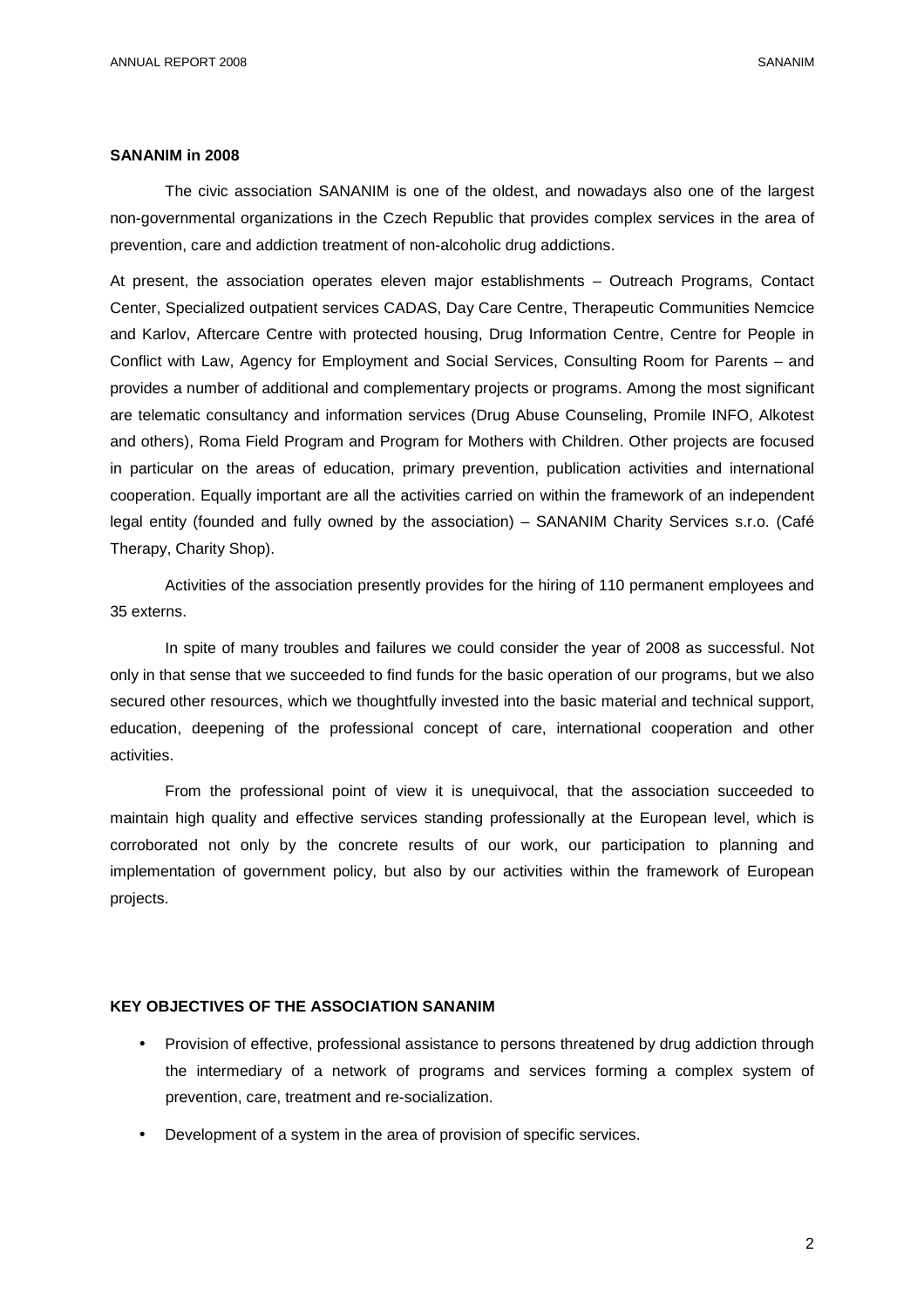- Cooperation at local and central level planning and implementation of drug policy, including international cooperation and change the public view on the issue of drug addiction.
- Education of laymen, professionals and para-professionals on drug addictions.

#### **FUNDING AND CONTROL**

Implementation of all programs and operation of equipment is approximately of 75% financially supported by state subsidies and subsidies in the region or municipality. Other funds, i.e. about 25%, the association receives from private parties, internally and finally, from Czech and foreign foundations, funds and programs. In the funding of health care CADAS is partially involved the General Health Insurance Company (VZP), its contribution, however, covers only 21% of the budget of facilities. The contract with it was also our only contract with a health insurer in the year 2008.

Since the beginning of its existence the SANANIM manages state subsidies in a transparent and accountable way and seeks to provide the most professional and efficient services. Accounting of the association undergoes an annual audit and in 2008 it was submitted to several state controls (Tax Office, MS, UV CR).

Stable, adequate and continuous funding, however, remains a key issue affecting the daily operation and in particular the development of the organization.

Negatively, we must evaluate the continuation of projects supported by grants from the European Structural Funds. In 2007, we implemented six separate projects, and in another one we participated as partners. Due to the termination of their funding (four were focused on the development of new services) and to non-existent system of follow-up funding for the target group of drug addicts we have great concern about whether we will be able to maintain them at least at a minimal extent.

With regard to the funding system we consider as crucial that, despite the great difficulty we managed to keep the operation of suitable quality and continuously throughout the year, though the state subsidies were re-transferred only in April or May 2008 and some of them in spite of our requests were reduced to 50%. On average, we received from government grants only 66,7% of the required funds. For this reason, activities of certain establishments had to be significantly reduced.

#### **COOPERATION**

As crucial for maintaining the network of services and further development of the association we consider in particular the close collaboration with the state sector and self-governments and the development of our foreign activities. We neither underestimate the cooperation with nongovernmental community. We actively participate in the Association of NGOs A.N.O., both in the governing bodies and in individual sections. In the professional area the employees of our association actively participate in the activities of various professional bodies such as the Society of Addictive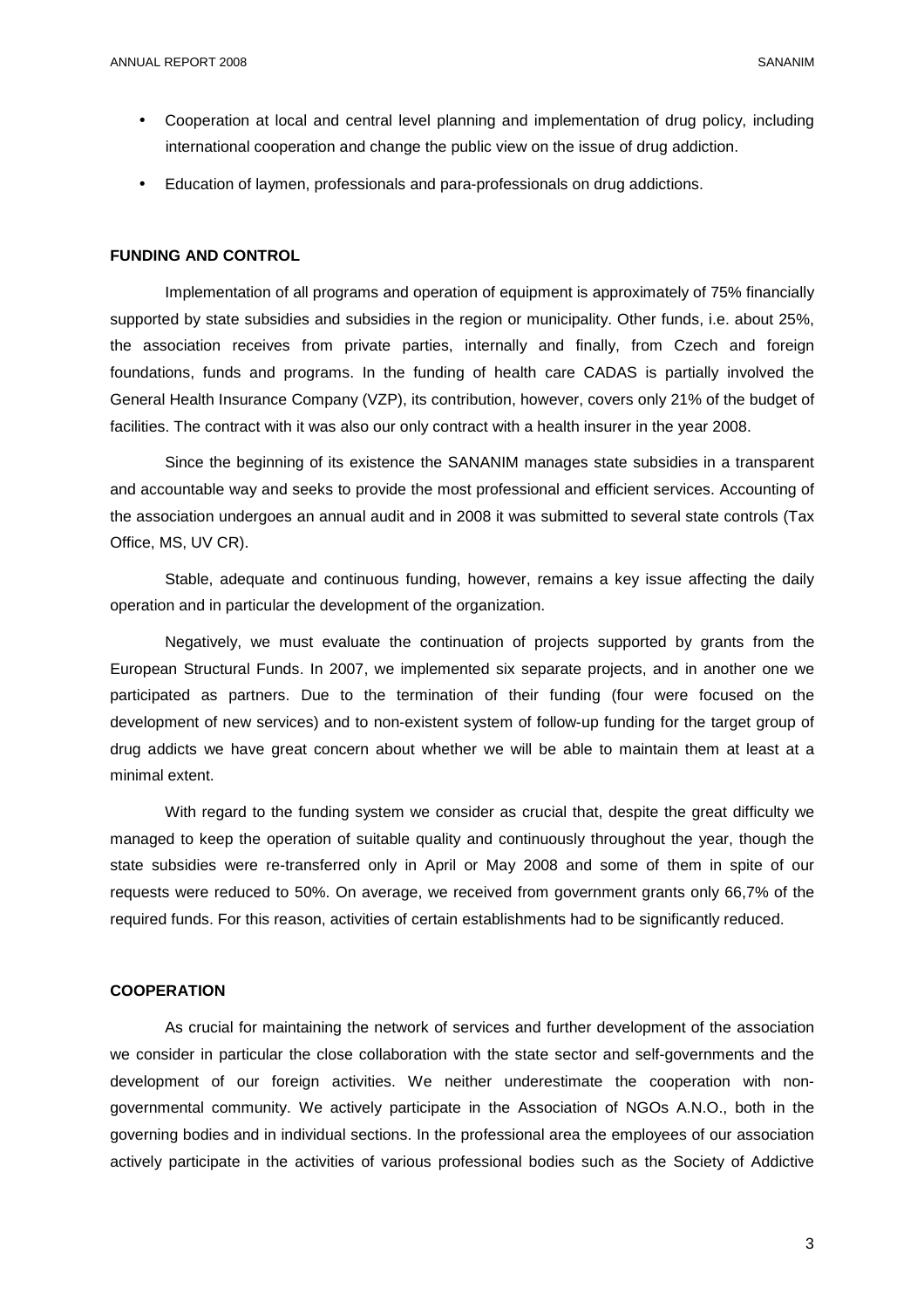Diseases JEP, Faculty of Addictology of the 1<sup>st</sup> Medical School of the Charles University, Prague and more.

Within the framework of implementation of individual professional programs and services we work closely with many state professional facilities (e.g. PL Cerveny Dvur, PL Bohnice, Department of Addictions Apolinar, FN Plzen) and non-government organizations such as Podane ruce, TK Nova Ves, TK Sejrek, Drop In, Center of Addictology etc. The association alone or also in collaboration with other organizations organizes various educational activities and provides professional internships.

Also in 2008, we tried to develop cooperation with the commercial sector. However, it is clear that the current legislative conditions and the general public attitudes (and thus of the private sector) to drug dependencies are a limiting factor. We name our partners in this area with great thanks elsewhere in this report.

We continue to consider the international cooperation as an opportunity to gain new experiences and to draw funds for development activities for which there are insufficient domestic resources. Today, however, it also represents an area where we could offer help and a relatively long experience. Foreign activities in 2008 are briefly mentioned in a separate chapter of this report.

# **GENERAL ASSEMBLY AND MANAGEMENT BOARD OF THE ASSOCIATION**

In 2008 the association had 26 full members; most of whom regularly attended the General Assembly meeting convened by the association chairman always in December. In addition to standard tasks (changes in the statutes, approval of the budget etc.), the General Assembly addressed in particular the issues related to organizational changes and to the development of the organization. In December 2008 the elections were held in administrative and supervisory bodies of the association.

The Management Board met on four regular meetings, which mainly discussed the conceptual and economic issues, organizational changes, our plans for financial coverage, wage policy and the PR of the association.

#### **ASSOCIATION'S OFFICE, MANAGEMENT**

The management of the organization and the secretariat of the association currently provide economic, personnel and administrative services, coordinating the activities of individual facilities and all contractual relationships. The office of the association is responsible for the development of international activities and the management of several international projects, public relations and sponsorship program (in collaboration with the Drug Information Center) and personnel policies as well as for all investment projects of the association.

Stable elements in the organizational structure are professional managers forming a connecting link between leadership and individual facilities.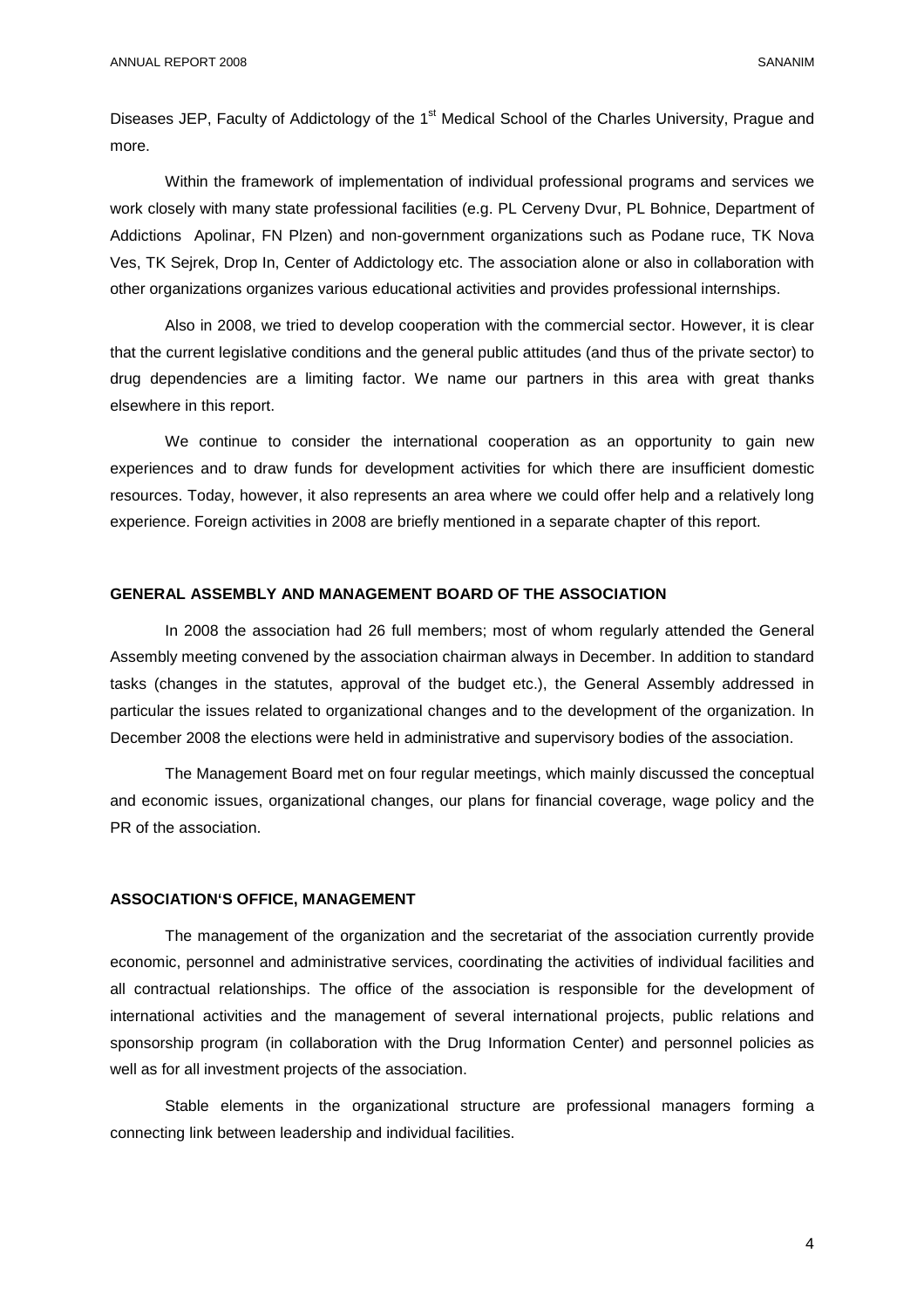#### **TECHNICAL AND ECONOMIC SUPPORT OF THE ASSOCIATION**

All facilities are now relatively adequately satisfied in their technical and material needs, can communicate with the Internet network and have electronic addresses.

In recent years, however, it shows that some facilities do not have enough space, especially given the increase in the number of clients (Contact Center) or the increase of clientele with specific needs (Day Care Center and its program for mothers with children). We have been looking for a long time for a solution, but without success.

Given that the existing subsidy titles do not provide investment funds, as a crucial problem shows the gradual deterioration of tangible fixed assets, which is essential to the realization of our projects and to ensure basic activities (e.g. cars, technical equipment of kitchens, offices etc. ). This problem is partially solved thanks to successful cooperation and support of our partners, but in the long term it is clear that a change in the funding system would be necessary.

#### **ECONOMICS AND ADMINISTRATION**

In the system of economic operation were avoided major changes and whole the process is being secured using standard mechanisms. All economic data are subject to ongoing review and primary financial documents are available for financial management and skilled supervision right after the monthly clearance. Economics and accounting are subject to detailed economic regulation and a number of internal regulations. The secretariat handles the administration of the association and equally has to comply with detailed internal regulations.

# **PERSONEL SUPPORT**

The system of financial appraisal of our workers, which would adequately reflect their education, training, initiative and creativity, unfortunately, could not be given in full in practice even this year, especially due to the very low subsidies on wage resources. This fact is very limiting for any staff policy. However, we managed to keep the trend favoring professional growth within the organization that allows the worker to progress in the system of our facilities.

Within the system of internal training of workers there were in 2008 two courses focused on motivational interviews and contact work, new employees received internships in various programs, regularly were conducted Balint workshops. All teams work under both external and internal supervision.

#### **CERTIFICATION**

Certificates of proficiency were acquired in previous years by all the facilities suitable to apply for them with regard to the existing standards, due to the expiration of the first certificates earned in 2005 it was necessary to do in 2008 re-certifications for the eight basic facilities (TP, KC, CADAS /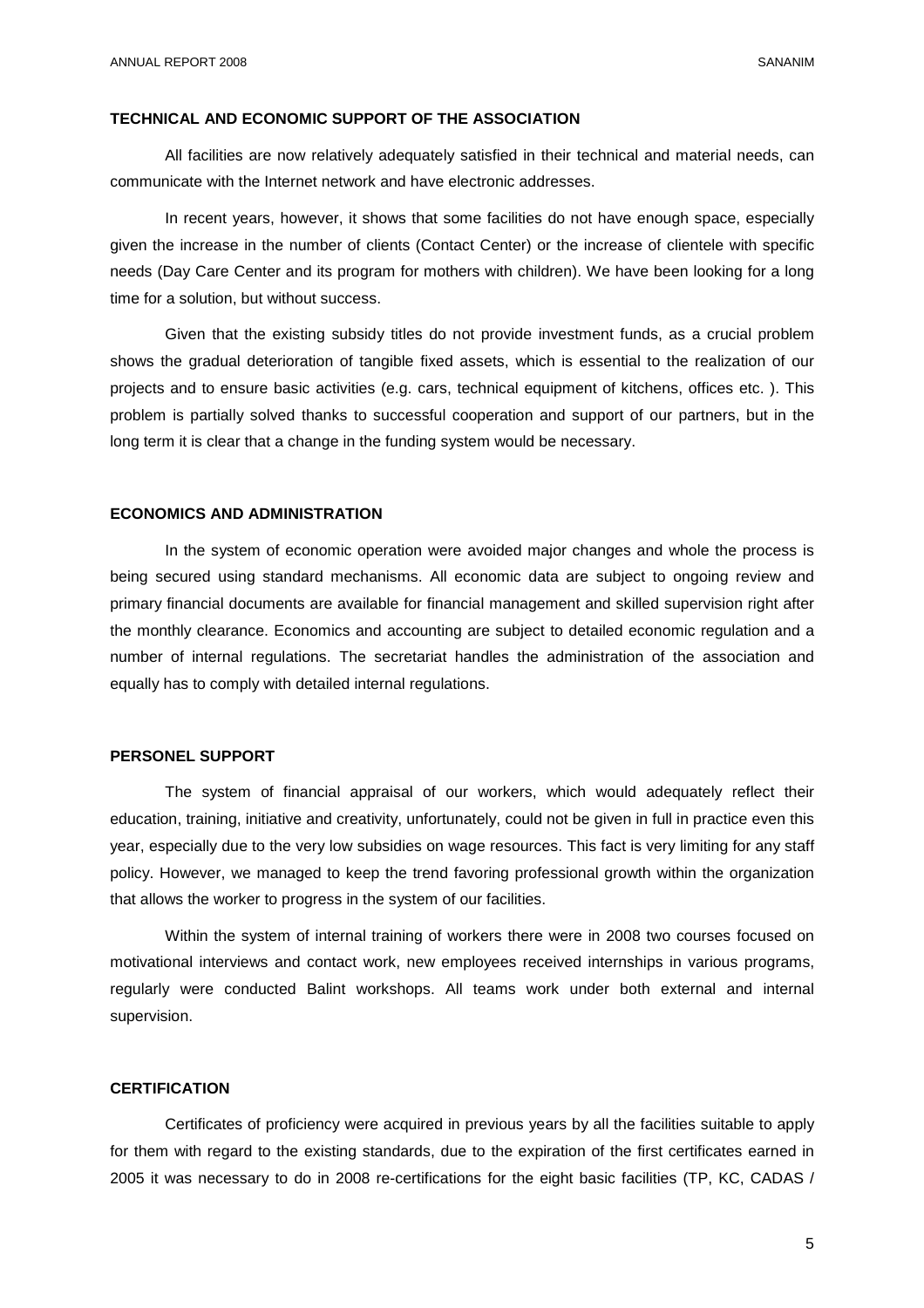certification for outpatient treatment and substitution therapy /, DST, TKK, TKN, DC). In addition to the certification process remain some services and programs (e.g. work in prisons, information services, employment of clients) that are in our view an integral part of the network services, inter alia, because they address audiences that are not in contact with other services of the care and treatment system.

# **REGISTRATION OF SOCIAL SERVICES**

The purpose of the Act nr.108/2006 Coll. is to protect the rights and legitimate interests of the people who are weakened in their enforcement, for various reasons such as age, disability, lack of stimulating social environment, crisis situation in life and many other causes. The Act defines the rights and obligations in addition to the individual rights and obligations of municipalities, counties, state, and of course the providers of social services. The law also regulates the conditions on the performance of social work, and in all social systems in which social workers operate. On the basis of the obligations arising from the Social Services Act, all establishments providing legal services listed are registered and authorized to provide social services.

# **AIMS OF THE ASSOCIATION AND THEIR FULFILMENT IN 2008**

Last year was again a period in which - despite major problems with the funding of individual associations - we managed to operate a comprehensive system of care for drug addicts. This year was also important for us that the SANANIM has continued developing itself as a highly professional organization, both in the care for clients and the management.

#### **KEY AIMS, THEIR FULFILMENT AND SIGNIFICANT ACHIEVEMENTS IN 2008**

#### **In the area of services:**

# **Operating the network of programs and services and maintaining their current supply and quality:**

As a key aspect may be considered the fact that we not only managed to maintain the existing services in operation but also their quality and efficiency, including the interdependence of elements of the system, however, given the already mentioned facts we could not keep their scope.

As a success, among other things, we also consider the following:

- o a stable attendance of all operated servers and high efficiency of telematic services;
- o 18 clients successfully completed treatment in TK Nemcice; they are historically the highest number;
- o about 1 205 943 exchanged injection sets in the HR programs;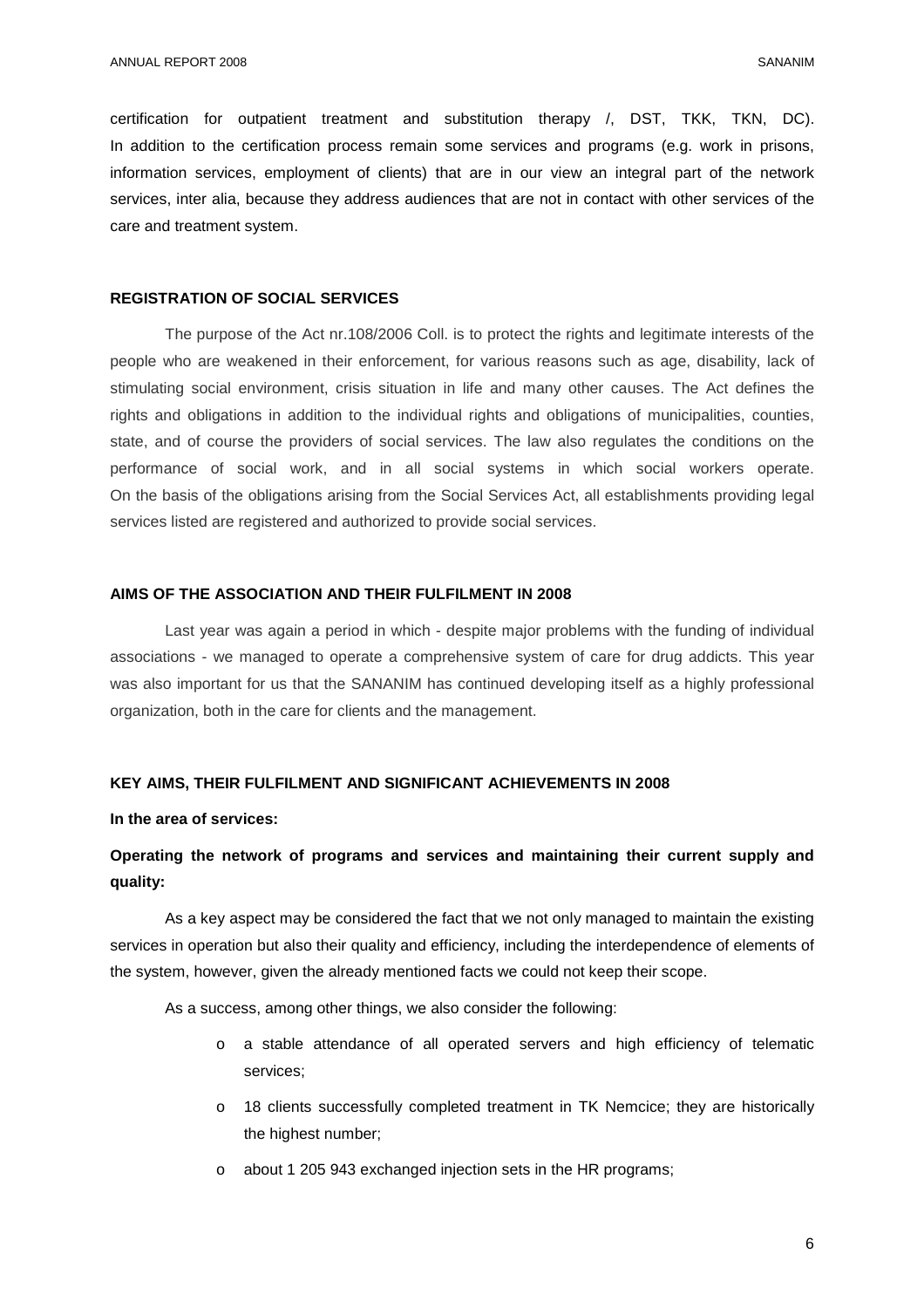- o it was documented that 114 clients of the Contact Center joined treatment programs;
- o comprehensive services for mothers with children were provided

# **Operational Security and Development:**

- We succeeded (albeit limited) to maintain in operation the projects, for which has ended the ESF support **-** Agency for Employment and Social Services and COKUZ.
- The offer of telematic services has been extended to include the application MODOS (monitoring questionnaires for schools).
- In the individual facilities the SANANIM managed to develop services for specific target groups.

# **Cooperation in planning and implementation of drug policy:**

- With few exceptions our cooperation with central authorities and the self-governments in the year 2008 continued at a very good level, the association has also been very actively involved in cooperation activities under the umbrella organization A.N.O.
- In cooperation with the City of Prague, Health Office of the City of Prague, FN Motol, Rozkos bez rizika and other non-profit organizations, we managed to handle the epidemic of hepatitis A among intravenous users.
- Decontamination Magazine, published in 3 500 copies, of which were 2 200 copies distributed among the low-threshold SANANIM facilities across the CR.

# **Professionalization of provided services:**

- Already for several years, despite the financial limits we manage to ensure a system of internal and external training.
- Systematic support will result in the growth of teams and individuals through specialized training. We perceive reserves particularly in the area of quality and standardization of different methods and techniques of provided services.
- Many of our employees have completed university studies, postgraduate and passed rigorous testing and successfully completed training in management, treatment and addiction treatment.

# **Professional security services:**

The key technical issues of 2008 included:

- addressing the situation in low-threshold services, where already a long time the interest in various services exceeds the capacity of individual facilities;
- ensuring the consistency of individual facilities and programs and their permeability for clients;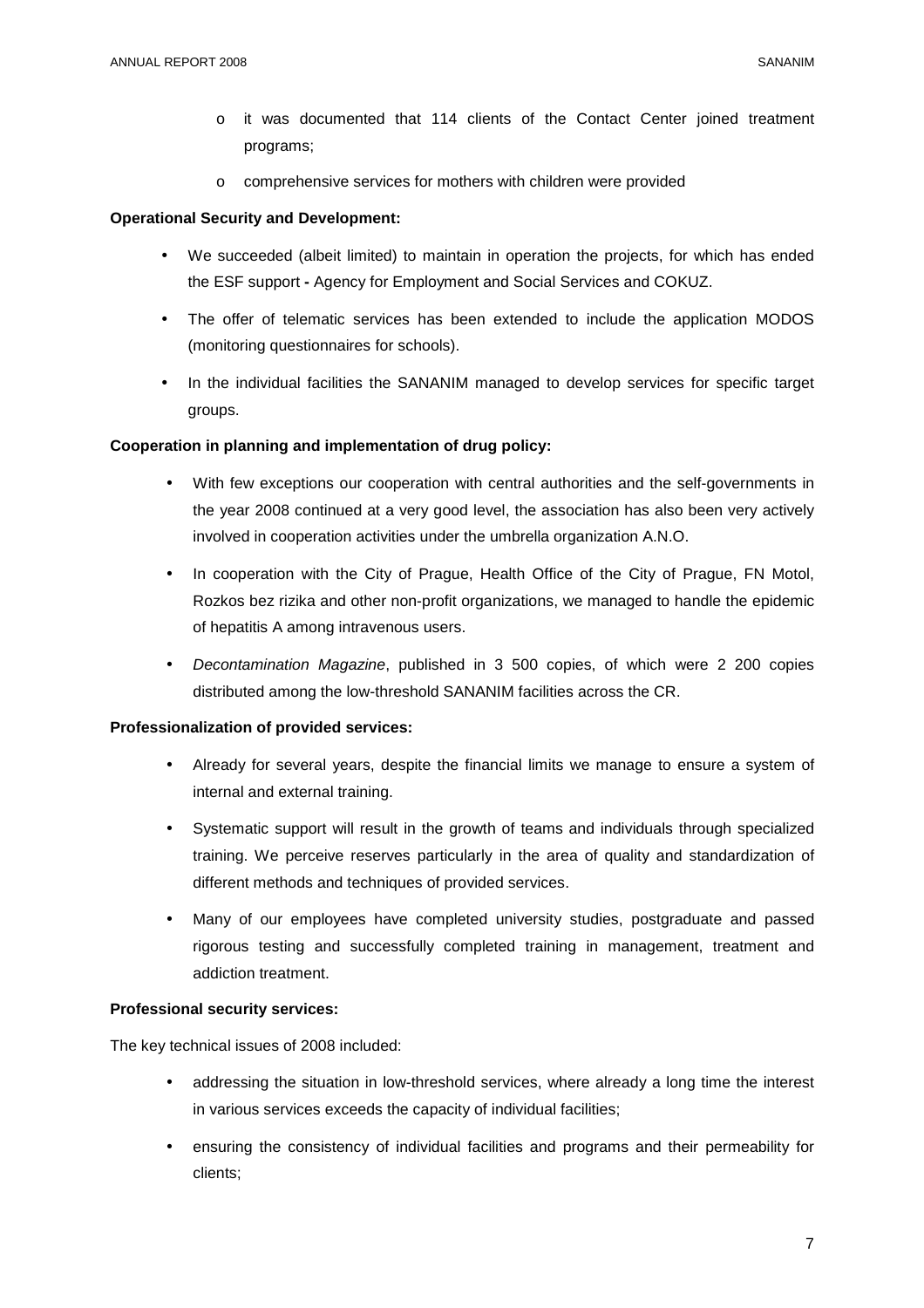- reducing services in the facilities with insufficient financial security;
- implementation of the Act 108/2006 Coll. on social services.

# **Technical and organizational security**

# **Technical support:**

- In particular thanks to the Foundation of the Czech Savings Bank, in 2008 we could continue to revitalize buildings of the farmyard TK Karlov and to complete the necessary operational and technical equipment of the house in Skolska 30.
- We managed to maintain relatively good material security of the association as a whole.

# **Organizational and economic security:**

- Management support and internal and external communications, including the development of international activities were found satisfactory by the Board. Given the scale and a broad range of association activities, however, we planned the necessary extension and restructuring of management organization, which did not allow us the financial limits in 2008.
- Given the growing administrative and economic agenda related to the inadequate system of financing, we were also prepared to start restructuring the economic system, but as in the previous case, mainly due to limited finances we could not make the planned changes.

Mgr. Ji*ř*í Richter, Executive Director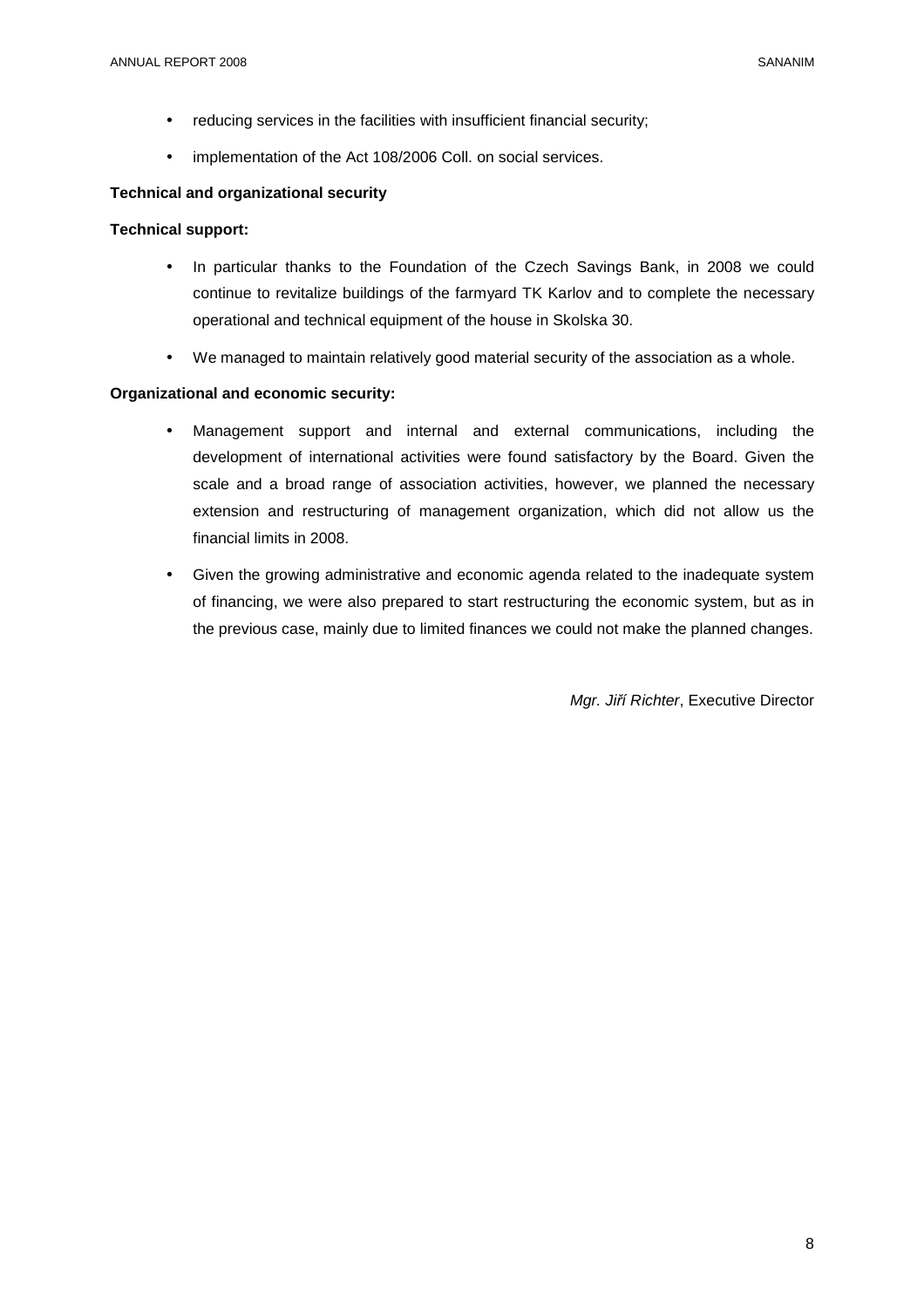# **SANANIM IN NUMBERS**

# **CLIENTS AND OUTPUTS**

|                                         | <b>TP</b>   | <b>TP</b><br><b>ROM</b> | KC        | <b>CADAS</b> | <b>DST</b>  | <b>TKK</b>                      | <b>TKN</b>  | DC          | $\overline{DC}$<br><b>MAT</b> | <b>COKUZ</b> | <b>PSA</b> | <b>PPR</b>  |
|-----------------------------------------|-------------|-------------------------|-----------|--------------|-------------|---------------------------------|-------------|-------------|-------------------------------|--------------|------------|-------------|
| <b>Clients</b>                          | 1685        | 313                     | 2840      | 457          | 427         | 55                              | 49          | 169         | 22                            | 302          | 118        | 19          |
| Children in<br>treatment<br>with mother | $\mathsf 0$ | $\pmb{0}$               | 0         | $\mathbf 0$  | 139         | 19                              | $\mathbf 0$ | $\mathbf 0$ | 19                            | 0            | $\pmb{0}$  | $\pmb{0}$   |
| Average<br>age (users)                  | 27,5        | 26,5                    | 28        | 30           | 27          | 26,5<br>mothers<br>21<br>minors | 32          | 29          | 28                            | 29           | 30         | N/A         |
| Family<br>members                       | 0           | 107                     | $\pmb{0}$ | $71$         | 198         | 126                             | 48          | 25          | 4                             | 45           | $\pmb{0}$  | 301         |
| <b>Contacts</b>                         | 25751       | 4550                    | 27349     | 4253         | 3011        | $\mathsf 0$                     | $\mathbf 0$ | 9415        | 4887                          | 1273         | 394        | 1526        |
| <b>Bed</b><br>occupancy                 | $\mathsf 0$ | $\pmb{0}$               | 0         | $\mathbf 0$  | $\mathbf 0$ | 7726                            | 6149        | $\mathbf 0$ | 3524                          | 0            | $\pmb{0}$  | $\pmb{0}$   |
| Individual<br>therapy                   | 632         | 163                     | 1358      | 1310         | 2002        | 2691                            | 1562        | 2412        | 706                           | 1354         | 1017       | 1718        |
| Group<br>therapy                        | 68          | 51                      | 8         | 31           | 836         | 1092                            | 781         | 250         | 250                           | 16           | $\pmb{0}$  | $\mathbf 0$ |
| Family<br>therapy                       | $\mathsf 0$ | $\pmb{0}$               | 17        | 22           | 192         | 166                             | 91          | 8           | $\mathbf{1}$                  | 19           | 0          | 76          |
| <b>Parents</b><br>group                 | $\mathsf 0$ | $\pmb{0}$               | 0         | $\pmb{0}$    | 153         | 12                              | 10          | 11          | 8                             | 0            | 0          | 78          |

Abbreviations

TP – Outreach Programs

TP ROM – Roma Outreach Programs

KC – Contact Centre

CADAS – Specialized Outpatient Services

- DST Day Care Centre
- TKK Therapeutic Community Karlov
- TKN Therapeutic Community Nemcice
- DC Aftercare Centre

DC MAT – Aftercare Centre for Mothers with Children

PPR – Consulting Room for Parents

- COKUZ Centre for People in Conflict with Law
- PSA Agency for Employment and Social Services
- DIC Drug Information Centre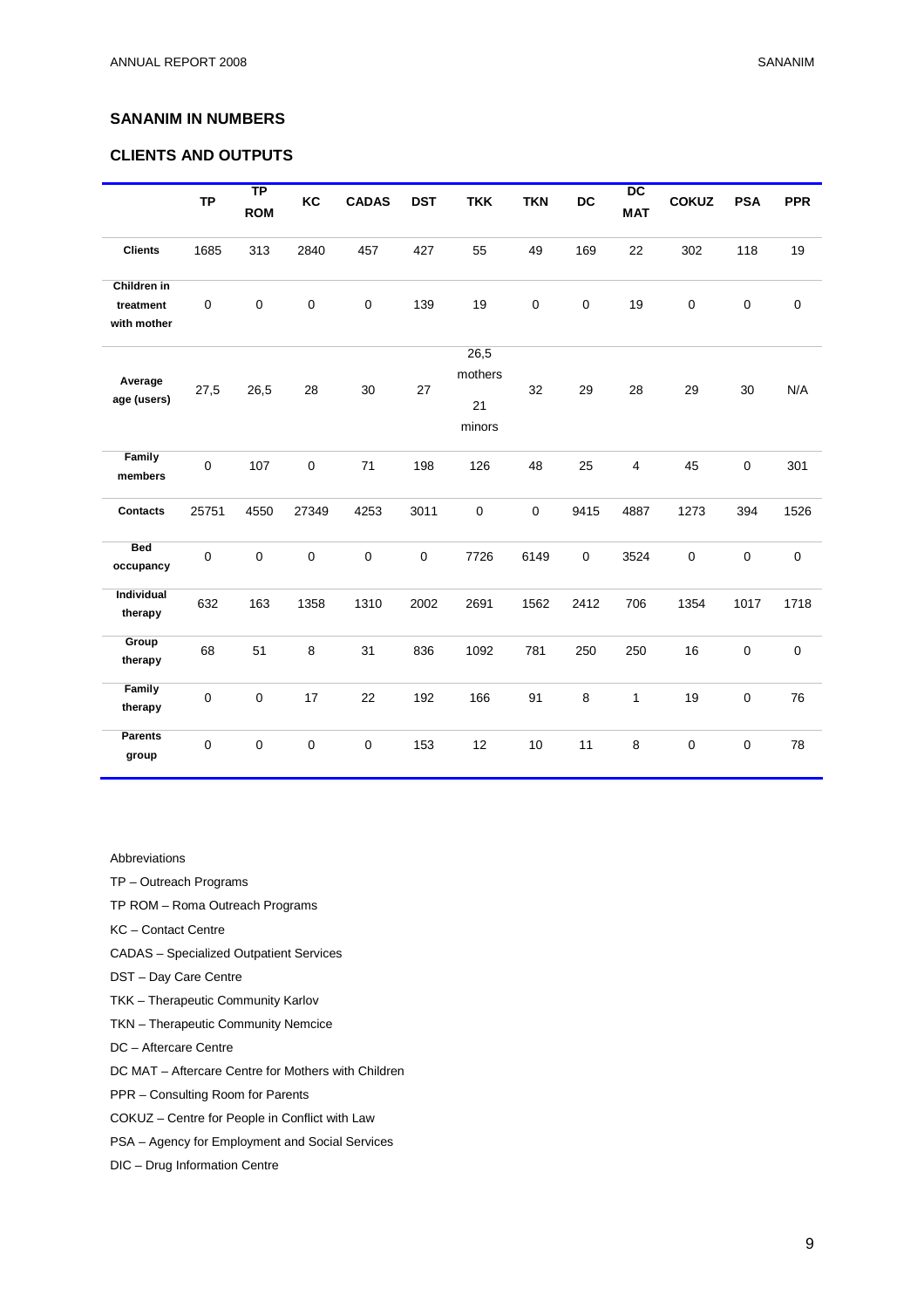#### **PROGRAMS**

# **Outreach Programs**

Outreach Programs are low-threshold facilities, which focus primarily on working with drug users on the open drug scene in busy places in the center of Prague. Their main task is to reduce health and social damage to clients as a result of drug use and motivate them to change their lifestyle.

Certificate of professional competence for field work was granted to Outreach Programs in 2005, valid until 2008 and again in 2008 with validity until the year 2011.

Outreach Program clients are intravenous drug users from the majority society and minorities (Roma, Slovaks and other foreigners, mainly Russian-speaking), moving on the open drug scene. Concentrating primarily on the Main railway station and its surroundings, with the ongoing reconstruction of the station, however, began to move into the vestibule of the Metro station Museum. In addition to the center the fieldwork was also conducted in the suburban agglomeration of Prague 13 (in Nove Butovice, Luka, Luziny, Stodulky and Velka Ohrada.

**External field programs**. Work with stabilized clients - active drug users who are used to collect material for injection and its exchange on closed drug scene. They operate on a hidden drug scene in the capital city dwellings (especially in Prague 1, 2, 5, 7), but also in its surroundings (e.g. in the town Neratovice).

**Magazine Decontamination**. It is intended for active drug users; in 2008 was issued in four numbers, each in 3 500 copies, of which 2 200 copies are distributed free outside the SANANIM in low-threshold facilities all around the country.

# **The achievements of the program in 2008 include:**

- Field workers in the center of Prague delivered 242 days of field work, in Prague 13 they were 72 and in Prague 2 the total was of 16. The daily rate was of 106 contacted customers in average, who were issued an average of 739 of injection sets.
- We were able to maintain regular contact with a group of Russian-speaking clients, in collaboration with the CADAS was opened a Suboxon substitution group.
- In close collaboration of the State Health Institute, Health Office of the City of Prague, Rozkos bez rizika, Remedis, City Center of Social Services and Prevention, SANANIM TP, TPs of associations Progressive and Drop In during the hepatitis epidemic in Prague 270 drug users were vaccinated and tested in an ambulance at the Main station.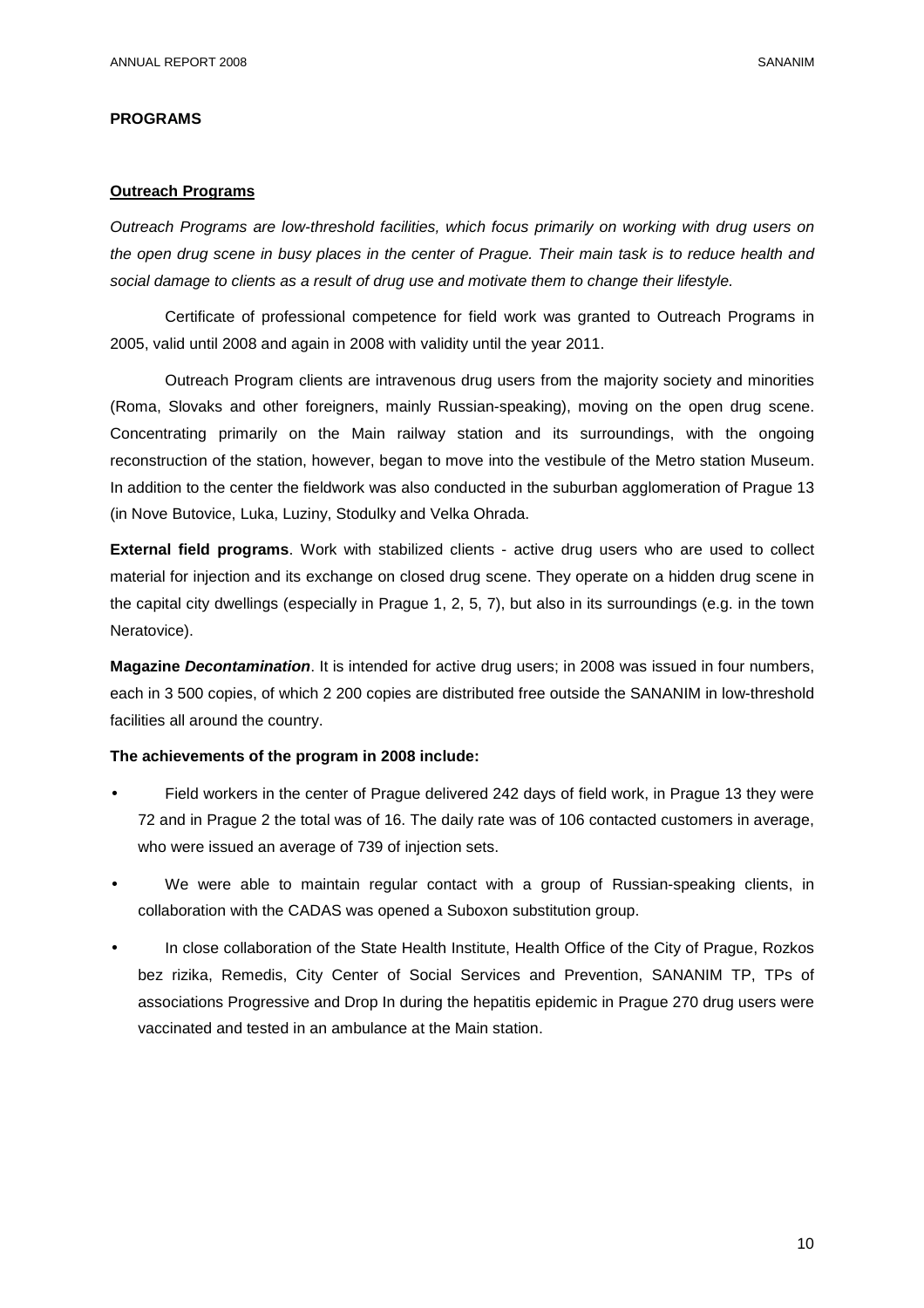# **Roma Field Program**

It focuses on work with Roma clients by delivering services aimed at reducing health and social damage of users of addictive substances. It also provides advice to Roma families in their natural environment.

Certificate of professional competence for fieldwork was granted to TP ROM in 2005, valid until 2009.

#### **The achievements of the program in 2008 include:**

- It has succeeded to establish contact with new clients-users, including the Olah Roma, who constitute a relatively closed group, not in contact with any other institution.
- In families, especially in Prague 8 Karlin, was effectuated very difficult case work with a number of crisis interventions. The number of 153 family counseling sessions was achieved.

#### **Contact Center**

Contact Centre are low-threshold medical facilities for users of addictive substances older than 15 and their near persons providing mainly health, social and legal assistance and motivating them to change their lifestyle, or eventually to undergo a treatment. The clients are users of drugs over fifteen years (experimenters, problem users and people with moderate to severe addiction) and their parents, relatives, friends, partners and friends.

Certificate of professional competence for contact and advisory services was granted to the KC in 2005, valid until 2008 and again in 2008 with validity until the year 2011.

In 2008 due to significantly reduced subsidies we were forced to reduce the opening hours and hygiene and food services. This reflected a slight decrease in the number of contacts, but the number of needles exchanged increased, as well as the volume of counseling interventions.

#### **The achievements of the program in r. 2008 include:**

- Daily were exchanged 2 458 injection sets. One such a client exchanged an average of 302 syringes in a year.
- The available range of provided paraphernalia was extended to capsules (less risky alternative to intravenous administration) and spoons. Capsules were requested by clients in 363 cases, and particularly those who are in the early stage of experimentation and addiction, or vice versa at an advanced stage with a damaged venous system.
- Number of hours of provided individual counseling sessions increased compared with the year 2007 by 101 performances to the total of 1358 performances.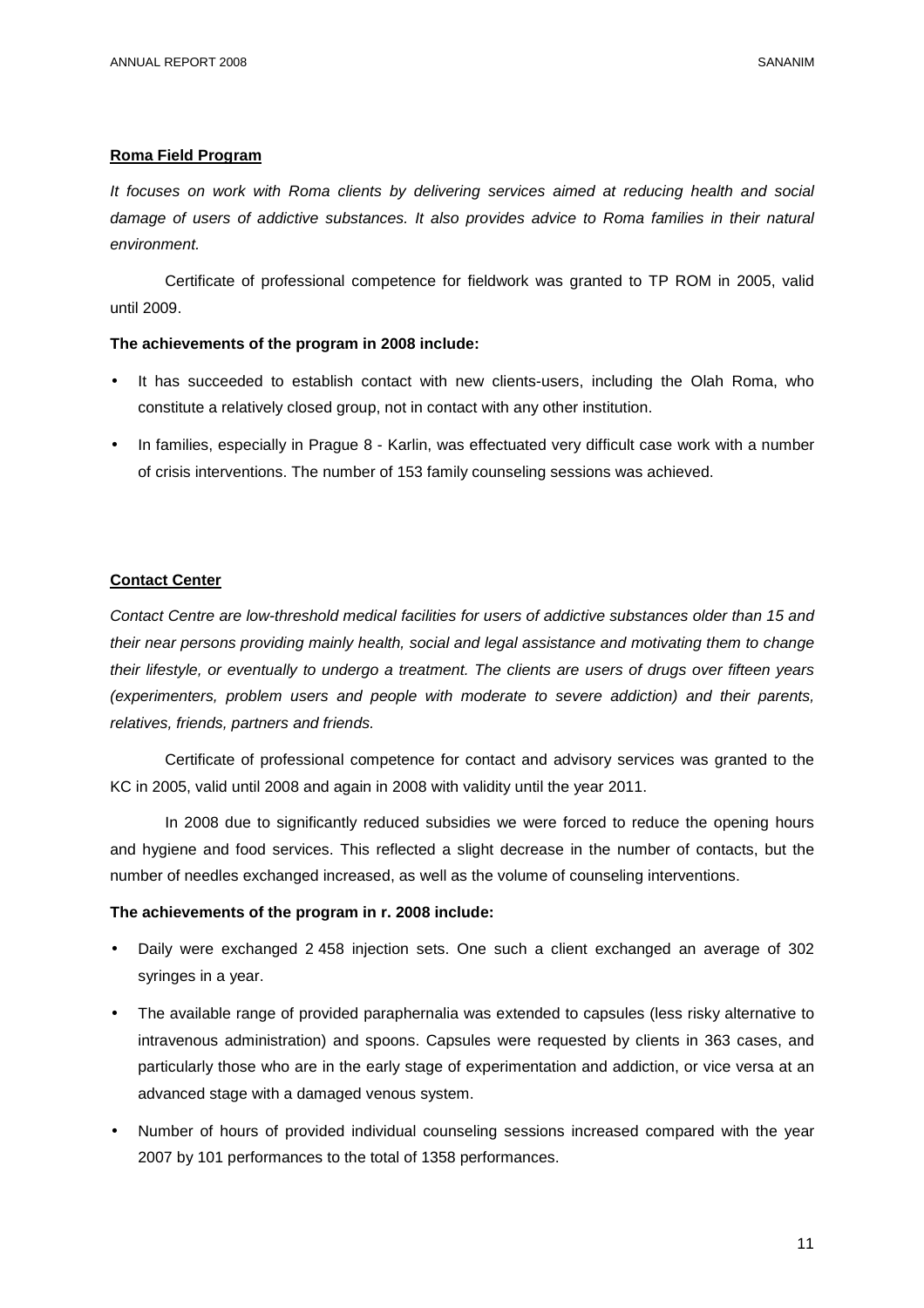- The number of 114 clients (on average 2 clients per week) begun a treatment in various establishments in the CR; for one documented beginning of a treatment account 12.5 advisory contacts.
- During the hepatitis epidemic in Prague in KCs were vaccinated 370 clients, ten were identified as having the symptoms and they were transferred with assistance to the infectious department of the hospital FN Motol.
- Regularly were conducted thematic days as a way of learning and motivation of a larger group of clients, in the year 2008 they were dedicated to harm reduction and safe drug paraphernalia, probation and mediation service, hepatitis, social benefits, pregnancy and drugs, first aid, Suboxone and substitution treatment.

#### **Specialized outpatient services CADAS**

These are private medical facilities which provide for the users with substance abuse outpatient psychiatric treatments and outpatient detoxification and substitution. The only one in the SANANIM has signed a contract with the General Health Insurance Company (VZP).

 In addition to the use of psychotropic substances, other mental illnesses are typical for their clients, too. Also a serious problem is the frequent overuse of benzodiazepines, particularly Clonazepam (Rivotril ®).

 Certificates of professional competence for outpatient treatment and substitution treatment were granted to the CADAS in 2005, valid until 2008 and again in 2008 with validity until the year 2011.

# **Programs of outpatient psychiatric treatment**

 Number of clients in outpatient treatment compared to the year 2007 again increased to 291 clients, mostly drug users. Part of them was treated in parallel in other care facilities; some stabilized clients were in an extensive contact only with the CADAS.

# **Substitution and detoxification program**

 The substitution treatment programs and outpatient detoxification for opioid addiction treated a total of 166 clients, of which 104 newly-recruited. Among the clients of the program were foreigners with permanent residence in the CR or without it, most citizens of the former USSR. Some of them did not use drugs before coming to the CR and only began here; as the reason for taking them they indicate the need to deliver high job performance, which in terms of hygiene of work were sometimes totally non-physiological (heavy manual work 12 hours a day, 6 to 7 days a week).

# **The achievements of the program in 2008 include:**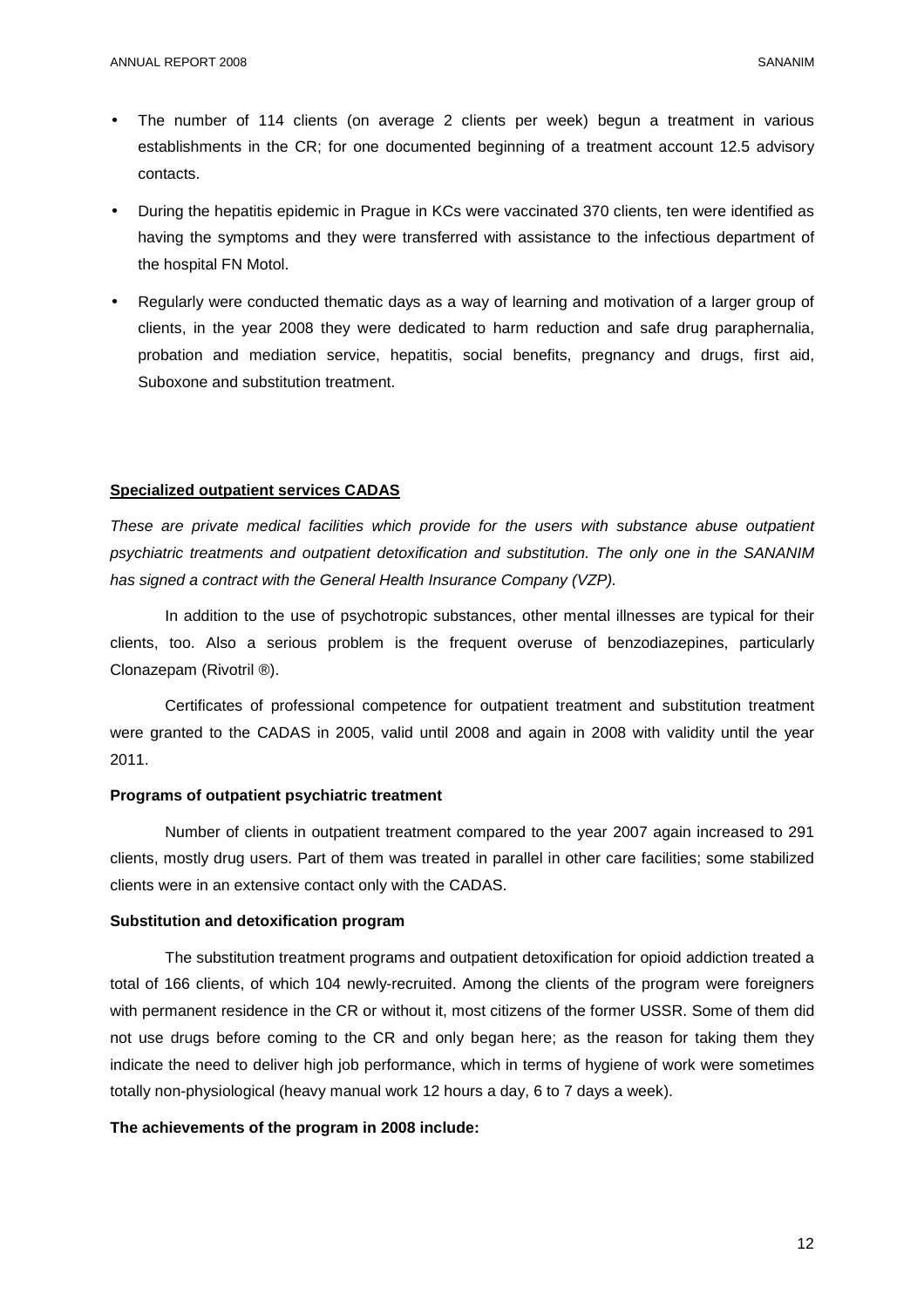- After a three months long preparation stage in February 2008 the clients were transferred from the substitution drug Subutex ® to the Suboxone ®, which reduces the frequency of injection use due to the content of Naloxone. In this context, although there was an increase in drop-outs (41 clients a month from admission to treatment), those who remained were more stable and more motivated to find a realistic starting point during their planned departures. They left mainly to withdrawal treatments, substitution or another program, or they quit substitution and began to fully abstain. Here Suboxone proved particularly valuable.
- After the positive experience of recent years into the program of substitution treatment and outpatient detoxification couples, where both are dependent on opioids, were accepted; we are actively trying to take care of dependent partners of clients. The rate of stabilization in substitution treatment is higher at them, decrease the problems with abuse of other substances, and from both, short-and long-term perspectives, the prognosis seems to be clearly better.
- During the hepatitis epidemic in Prague, in the CADAS we were able to provide the necessary capacity and vaccinated 130 clients-drug users.

#### **Day Care Centre – outpatient psychotherapeutic center**

It is a private medical facility, which is designed for clients over 16 years with a diagnosis of abuse in particular of non-alcohol drugs or dependence on them. The centre provides outpatient services, intensive stationary program of three months and a specific program for mothers with children.

 Certificate of professional competence for fixed programs was granted to the DST in 2005, valid until 2008 and again in 2008 with validity until the year 2011.

 Main abused drug at the DST clients is methamphetamine, but there was a slight increase in the group of so-called other substances, which represented the most polymorphic addiction, THC, alcohol, then heroin and other opiates. The increase in polydrug dependence may be a reaction to fluctuations in the supply to the drug scene. There are cases, even an intensive treatment, of clients with cocaine as a primary drug, although still at a small scale. It is worth mentioning the decline in injection drug users by 12% compared to 2007.

#### **Daily program**

 Attended by 38 clients, of which more than two-thirds were women. It was successfully completed by 65.5%, which include also 18.5% of clients who are continuing in the program. Decision to terminate prematurely the program was taken by 7.8% of clients, which is comparable to 2007. Those were mainly the clients with unfavorable social background and complicated (dual) diagnosis, who are after an agreement using a different type of care in the DST or in the cooperating facilities.

#### **Program for mothers-users**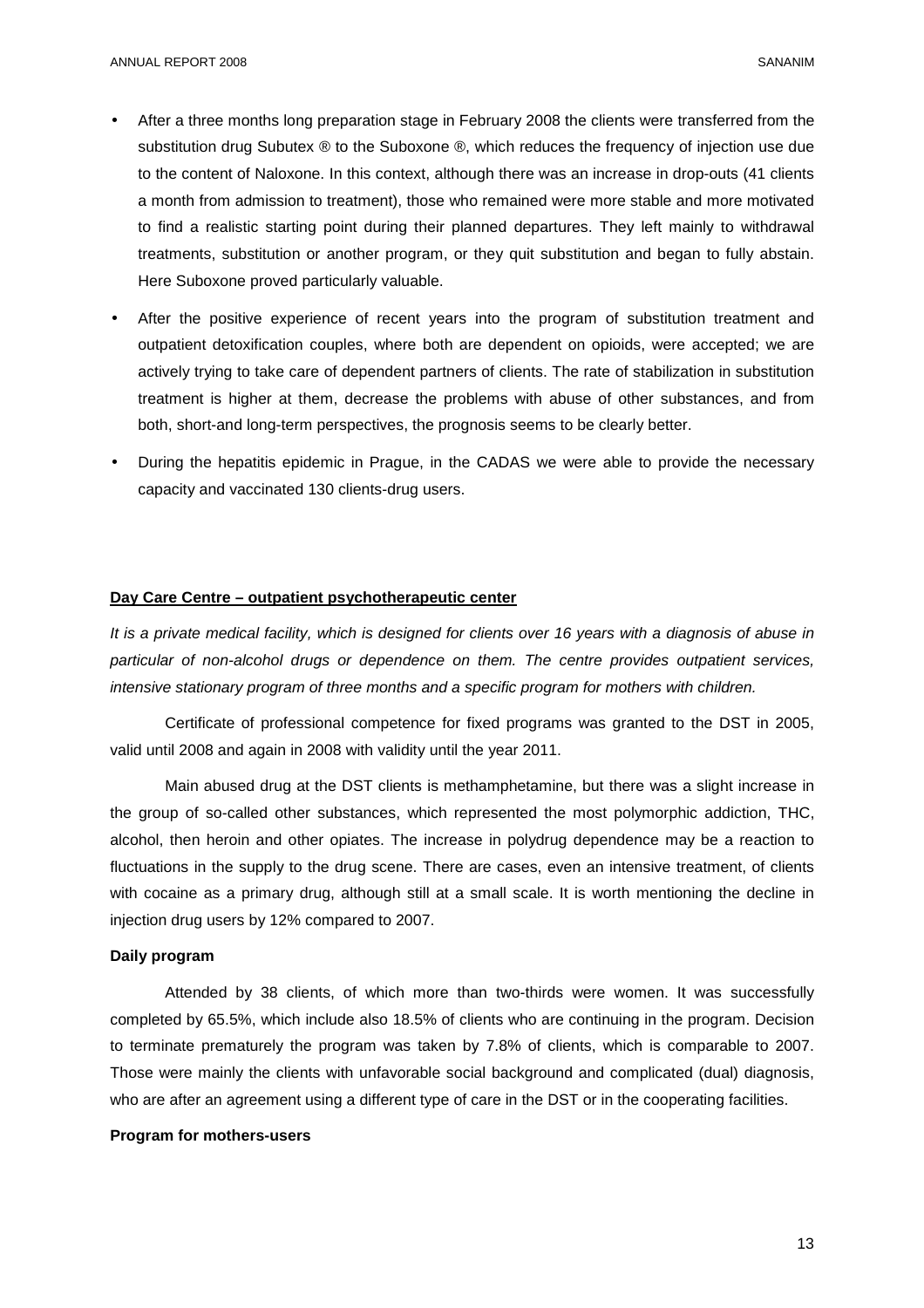It was used by 110 mothers (of whom 14 mothers in full-time program), which is compared to the previous year, a slight increase. Number of performances per client has clearly increased by 25%. The capacity is currently used to the limit of possible as well on the personnel side as regarding the operational aspects.

# **Outpatient program**

 Number of clients increased over last year, but the retention indicator (average number of visits per client) is compared with last year, slightly lower. Given that a significant prevalence of clients was coming to the stationary therapy through incentive groups, the trend is positive - it manages to quickly prepare clients to take up treatment. Number of performances compared to the year 2007 increased by 9.2%.

#### **The achievements of the program in 2008 include:**

- Although the total number of clients slightly decreased due to a decrease in the number of nonusers, both, the number of users and the number of first contacts increased, which is a very positive trend. Capacity of the facility remained exploited and the number of performances per client increased in comparison with the year 2007 by 18.2%.
- DST can work with a complicated group of clients with dual diagnosis and personality disorders, for which, however, is more difficult to find an after-treatment.
- Cooperation with social curators, probation and social workers, which is necessary for the Program for mothers-users, was very good.

#### **Therapeutic Community Karlov**

It was designed for teenagers and young adults and mothers with children. The community started in 1998, the first mothers with children were accepted three years later. Out of the 31 beds, which are available in the TKK, nine are designed for mothers and ten for children.

Certificate of professional competence for residential care in therapeutic communities was granted in 2005, valid until 2008 and again in 2008 with validity until the year 2011.

#### **Minors**

They are characterized by a shorter drug career and the stay at the TK Karlov is usually their first treatment. Many of them were expelled from school for substance abuse and they are less motivated than older clients or mothers to the treatment, which they usually join under the pressure of an institution or parents. Ideally, they return to the family and go back to school.

A special group are the clients from foster-care institutions, often with a criminal past and follow-up (conditional sentences, mandated treatment, pending trial). Very often come from single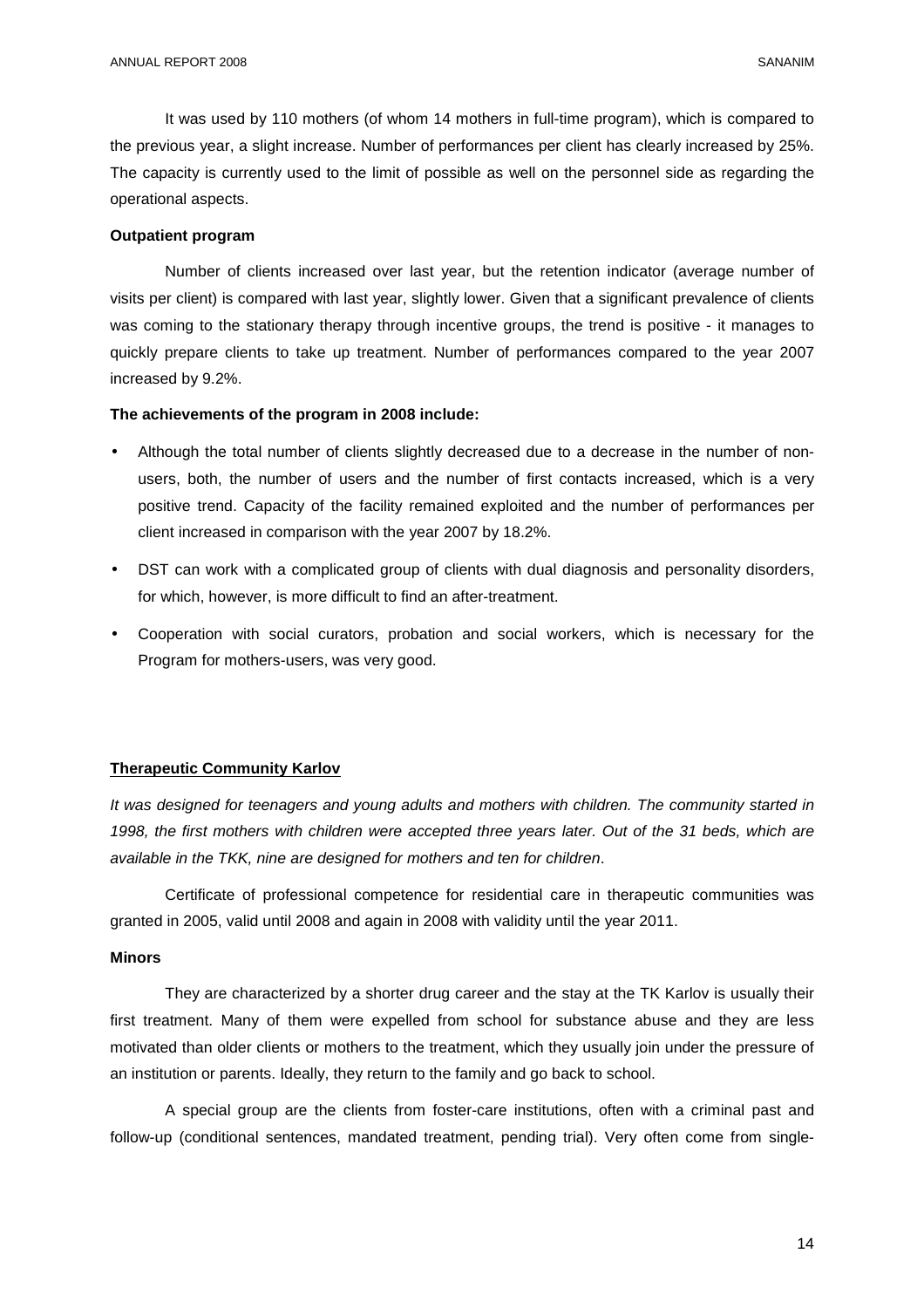parent families or families threatened by socio-pathological behavior (mostly alcohol dependence), one of the parents, which makes any cooperation with the family very problematic.

#### **Mothers with children**

 They were brought to the treatment in particular due to the decision to remain with the child, who otherwise would risk to be removed from the custody of the mother. Drug addiction and related significant social harm cause that in case of these clients the therapeutic process is a very long-term matter. Demands placed on them by the treatment are great. They have no experience with child care, and therefore should initially focus on the relationship with the child and to master the basic skills.

#### **The achievements of the program in 2008 include:**

- The average duration of a treatment of young people was of 4.5 months (for all completed treatments it was 6.2 months), 6.2 months for mothers (for all completed treatments 9.3 months). Both indicators are very positive, because the average duration of therapy exceeded 3 months.
- Treatment was successfully completed by 14 minor clients and 10 mothers with children, all of which were transferred to after-treatment care.
- Children were successfully diagnosed with possible delayed development, or medical, physical or mental handicap. We developed a detailed plan of care that they were provided, including appropriate treatments. We can safely handle any sudden deterioration of the health status of a mother according to the agreed-upon procedures.
- A detailed program of shorter treatment options was prepared for minor clients.
- Catamnestic studies suggest that 60% of adolescents and 72% of mothers are long-term abstainers.

# **Therapeutic Community Nemcice**

It focuses on long-term treatment of older clients with a long drug career. It was founded in 1991 as the first facility of this kind in our country.

 Certificate of professional competence for residential care in therapeutic communities was granted in 2005, valid until 2008 and again in 2008 with validity until the year 2011.

 In 2008 were cured in total 49 clients in the TKN. The average age of newly recruited clients again increased to 32 years for men and 31 years for women. The average length of regular use while mostly injecting of so-called hard drugs was 12 years, the longest was 27 years. As a result of a long drug career almost half of the clients suffered from a chronic form of viral hepatitis B or C, and often also had mental problems, therefore one third of clients were medicated.

 The drop-outs occurred mostly from the decision of clients; four were expelled for violation of the cardinal rule of non-establishing sexual relationships within the community.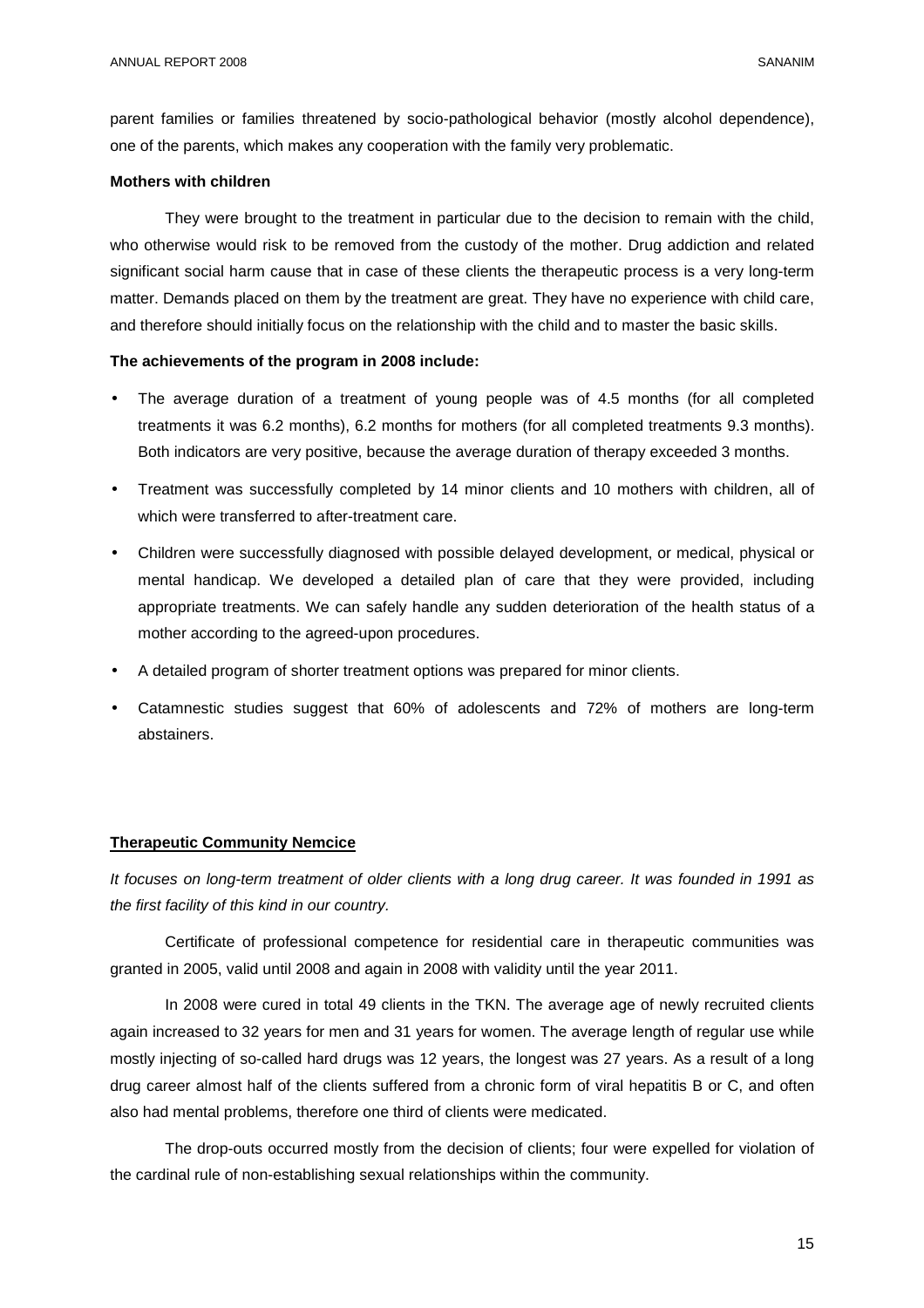# **Achievements in 2008 include:**

- During the lifetime of the community the treatment was properly completed by the greatest number of clients, equaling to 18. The number of clients who correctly completed the treatment for the first time equaled the number of those who had left it prematurely.
- Clients were involved in the life of the commune and looked after the environment. In the last phase of treatment they were highly successful in finding employment as well near Nemcice as in the companies in Volyn and Strakonice. In the vast majority they were employed in a transparent way, i.e. the employer knew that the client was treated for addiction.
- Every three months were held structured family weekends, which proved to be an effective way of working with families of clients and their loved ones.
- A fundamental issue for us was the last period of life of Father Martin Vícha, who lived in the TK almost two years until his death on 7th October 2008 at the age of 87. Clients performed all the care for this patient, physically handicapped Father Martin, with a large deployment, often 24 hours a day. His presence was very influential on them and was helping them to solve their own family affairs. After the experience with intensive care for the old man they were able to cope with family problems with greater courage and were saying that contact with their families was now more important as well as easier for them. The side effect of our care was an even greater opening of the TK and further improvements of already very good relationship with the wider environment.

# **After-treatment Center with protected housing and workshop (DC)**

It is a private medical facility that provides after-treatment care to clients, especially after drug addiction treatment in order to facilitate and support them in returning to normal life. It has three programs, all of outpatient type, protected housing and protected workshops.

 Certificate of professional competence for outpatient after-treatment programs was granted in 2005, valid until 2008 and again in 2008 with validity until the year 2011.

 Of the number of 169 clients 126 persons used the outpatient after-treatment program, 43 the program of protected housing and 13 the program of protected employment. Given that by the end of 2007 terminated a European project of supported jobs and a new one has not been implemented yet, the number of clients who worked in the protected employment fell by half.

# **The achievements of the program in 2008 include:**

- The average after-treatment is still high at 103% of the recommended duration, i.e. 191 days. Clients in average pass through the recommended length of the program in full. Program was successfully completed by 45 clients (in 2007 there were 10 less).
- In supported jobs and protected workshops were employed 13 clients.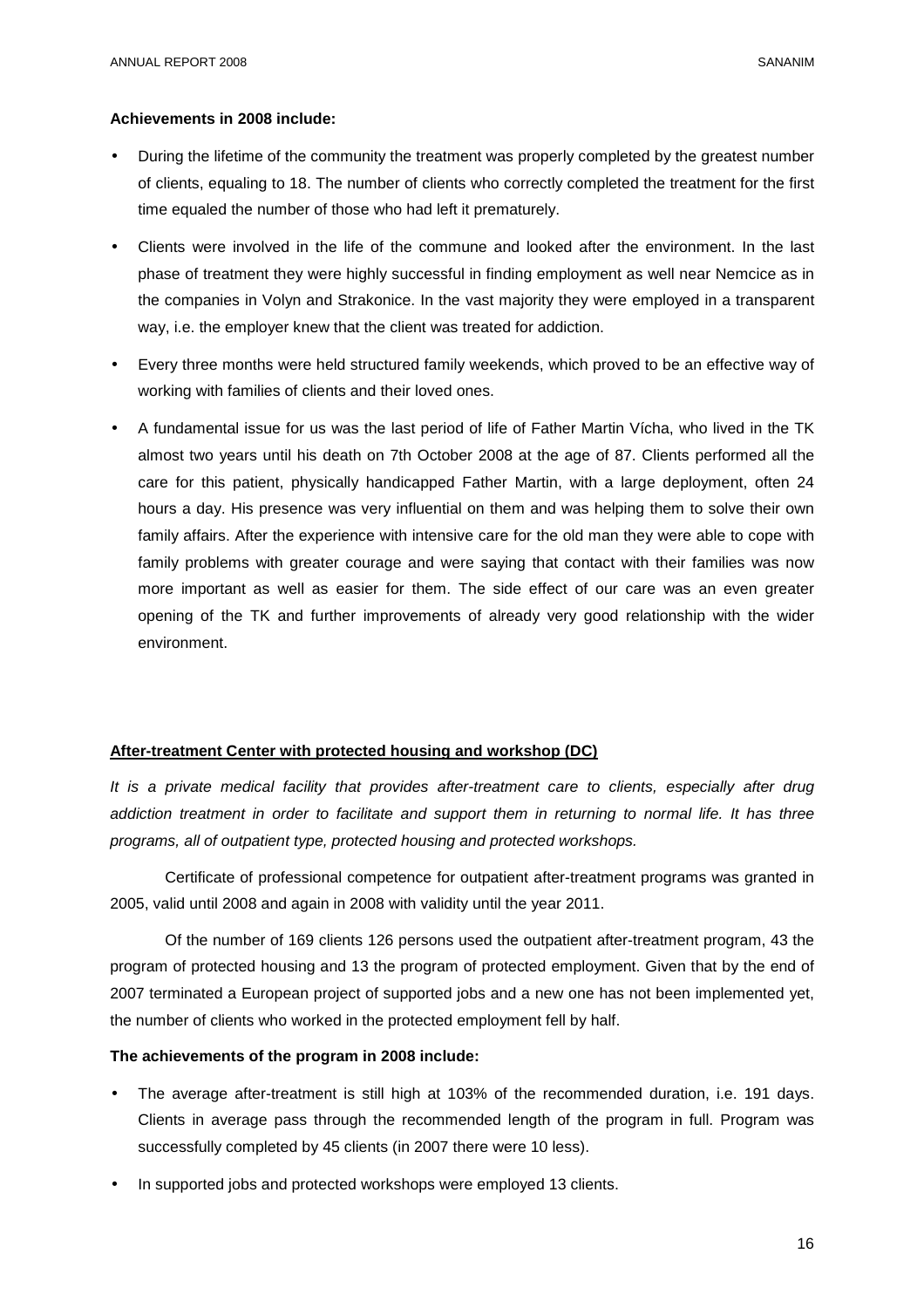The offer of leisure activities was expanded. In addition to stress events, clients participated in the work of DC's theater troupe Kunsthaus. They studied three plays (Poets, Josef Palivec wrote me a letter, Fernando Krapp wrote me a letter) and played five performances. To the rehearsals and to the preparation of performances participated 10 clients.

# **After-treatment Center for mothers with children (DCmat)**

Since 2003 it is a separate facility, which builds on the motivation and therapeutic care provided for by the DST and TKK. Mothers with children are provided three basic types of services: outpatient aftertreatment program, protected housing program and program of protected jobs.

Certificate of professional competence for outpatient after-treatment programs was granted in 2007, valid until 2009.

In 2008 the services were used by 26 mothers (with 19 children), including 16 in the outpatient program and 10 in the protected housing program. For supported jobs applied only 2 mothers, who worked a total of 947 days.

# **The achievements of the program in 2008 include:**

- Clients managed to stay in the program, the average after-treatment time reached 305 days. Only two of them ended prematurely the after-treatment.
- Mothers intensively used the group programs, not just those that were specially designed for them. A total of 20 clients enrolled. It is a positive trend since they are more vulnerable than other clients to social isolation. In the initial stages these groups allow them to develop a closer relationship with their environment, to build confidence and to strengthen their ability to forge relationships within and outside the facility.
- Capacity of the protected housing was used to 83%.
- Further on, for one client was possible to obtain subtenant accommodation in collaboration with the association Peppermint.

# **Centre for People In Conflict with Law**

Provides support, advice, assistance and treatment to drug users in all stages of criminal proceedings for whom the normal network services are difficult to reach. Activities started in the autumn of 2006 and followed up on the earlier program Work with drug users in custody.

 Due to the lack of funding after August 2008, which ended the project funded by the EU, the COKUZ had to reduce the number of jobs. Therefore, the performance of the facility decreased in the third quarter of the year.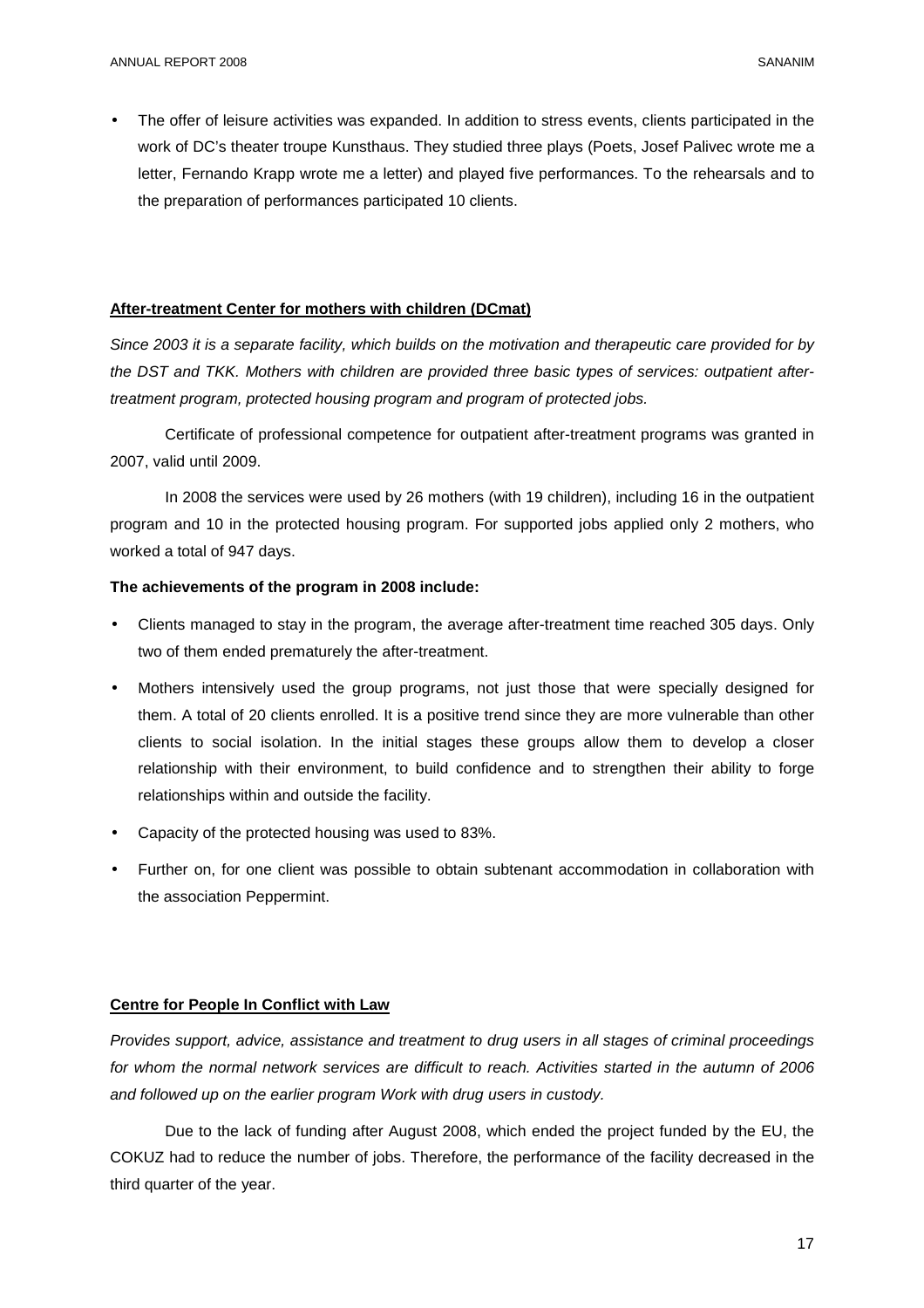#### **Work in prisons**

 It is addressing the needs of users in custody or serving their sentences before release to freedom. The work was conducted mainly in the Custody prison Prague-Ruzyne and to a lesser extent in the Custody prison Prague-Pankrac and in the prisons for convicts (Vinarice, Pribram, Nove Sedlo, Svetla nad Sazavou, Opava and Pilsen). The number of 256 clients used the services.

#### **Post-penitentiary Care**

 It focuses on social and consultancy activities on behalf of clients after serving a detention or penalty or conditional sentences, and who are highly vulnerable to recidivism. The number of 68 clients participated to the program; for 26 of them were made arrangements in order to enroll them into some form of a treatment.

#### **The achievements of the program in 2008 include:**

- Due to a two-years grant from the ESF we were able to set and to implement a unique project of its kind not only in Prague, that was aimed at a continuous work with motivated, convicted drug users, and to incorporate it into the existing network services.
- In the Custody prison Prague-Ruzyne we created suitable conditions for the early contact of customers newly arriving to the custody and indicated for guidance consultations.
- On the basis of a contact in the prison every sixth client entered the program of post-penitentiary care. Another part of clients was contacted within the legal consultancy in the KC SANANIM or in other drug services in Prague.

#### **Agency for Employment and Social Services**

It helps the former drug users entering into the labor market and interconnects the treatment with a successful transition to the normal life. It was established in the autumn of 2005 as the first project of the SANANIM supported from the European Social Fund, from the budgets of the City of Prague and of the Ministry of Labor and Social Affairs.

 Given that for this clientele, which is not recognized as disabled, there is no subsidy program, the operation of the PSA after 2007 termination of the European project was extremely limited.

#### **Clients**

 May be entitled to the job advice, i.e. get a basic orientation in labor related laws, assistance in job search, structured writing of their CV, preparation for job interviews, negotiating contracts etc. Further on, the PSA also offered help in solving social problems (assistance in dealing with the employment office, health insurance, transportation firms, courts, creditors, etc.) and provided complete training and retraining. New clients were offered a course of computer literacy.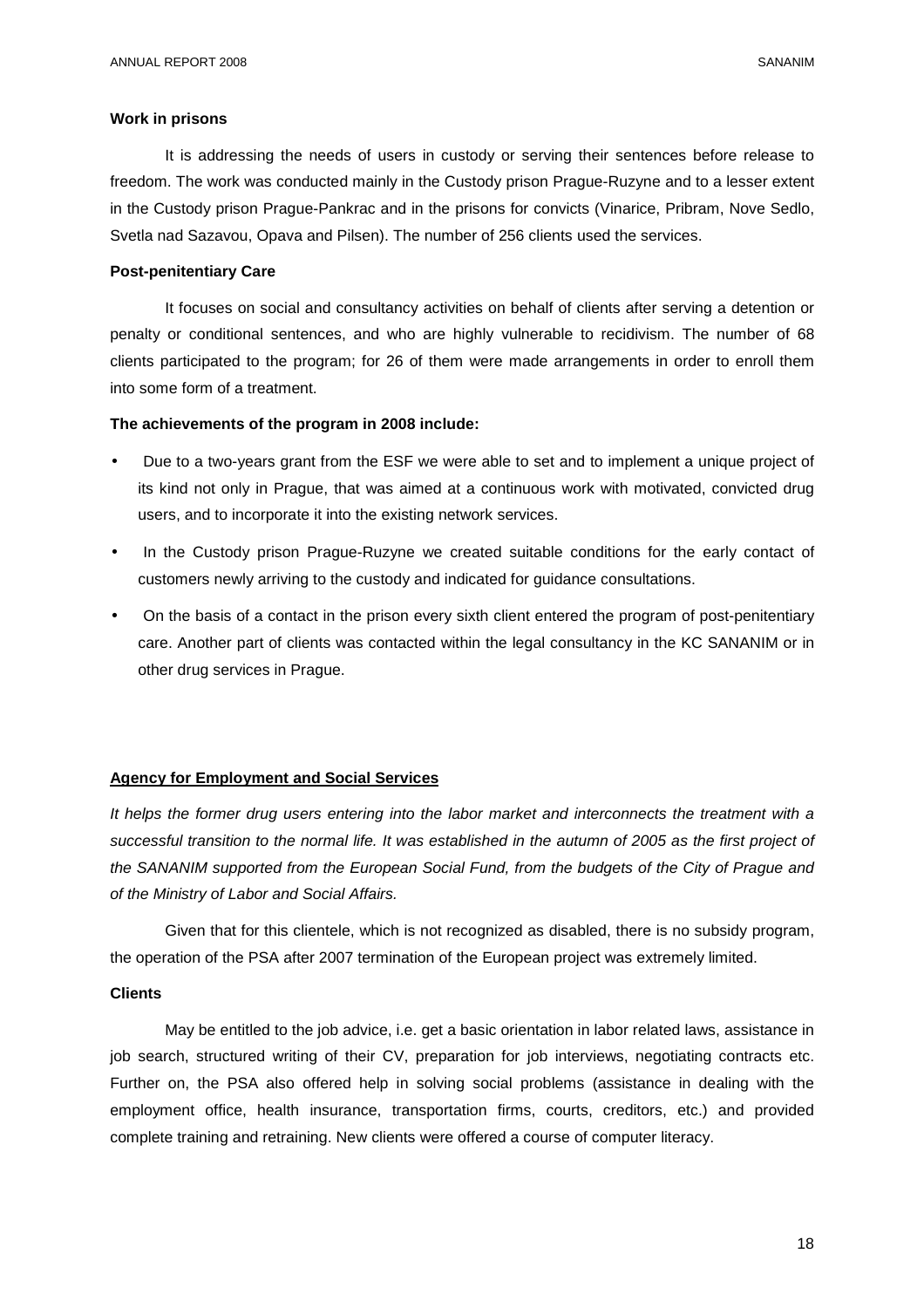# **Cooperating employers**

They are able to employ the PSA clients who are handicapped at the free labor market (they have a criminal record, poor education, little or no experience, are in poor health). The PSA is searching for them and establishes with them a long-term cooperation.

# **The achievements of the program in 2008 include:**

- The job was mediated for 90 clients, half of whom had a criminal record or only completed primary education, especially in the so-called non-transparent way, which means that their drug history was not mentioned.
- Those clients, who underwent the PSA and found a job, would probably keep it by 80%. The incidence of a relapse is therefore significantly reduced.
- Due to 10 cooperating employers we managed to find jobs even for the clients with criminal records or serving a conditional sentence.
- The course improving computer literacy was attended by 96 clients of the PSA.

# **Consulting Room for Parents**

Offers assistance not only to parents, but also to partners and other relatives of drug users.

 Certificate of professional competence for the provision of outpatient treatment services was granted in 2007, valid until 2010.

 Clients are mainly parents and partners of drug users in various stages of development of dependence, who are facing the problem already for months or years (in particular they use long-term systematic and supportive individual and group therapy), or parents who are concerned that their children used drugs, or just had found out the use (especially using short and medium term consultancy). Predominant service provided was, as in previous years, individual counseling of a short-term character (one to 3 visits).

# **Achievements in 2008 include:**

- Percentage of parents seeking long-term supportive therapy increased from 20% to about 28%, which means that they stay in contact.
- To the two parent groups was added another one in the second half of the year; clients of the groups formed in 2008 around 16% of counseled clients. It is a positive trend, as the group psychotherapy is effective and in the same time it is financially the least demanding form of the care for families of drug users.
- The high percentage of men who seek for counseling services remains stable. From the beginning they make up about a third of them, in 2008 their number even slightly increased. Is still true that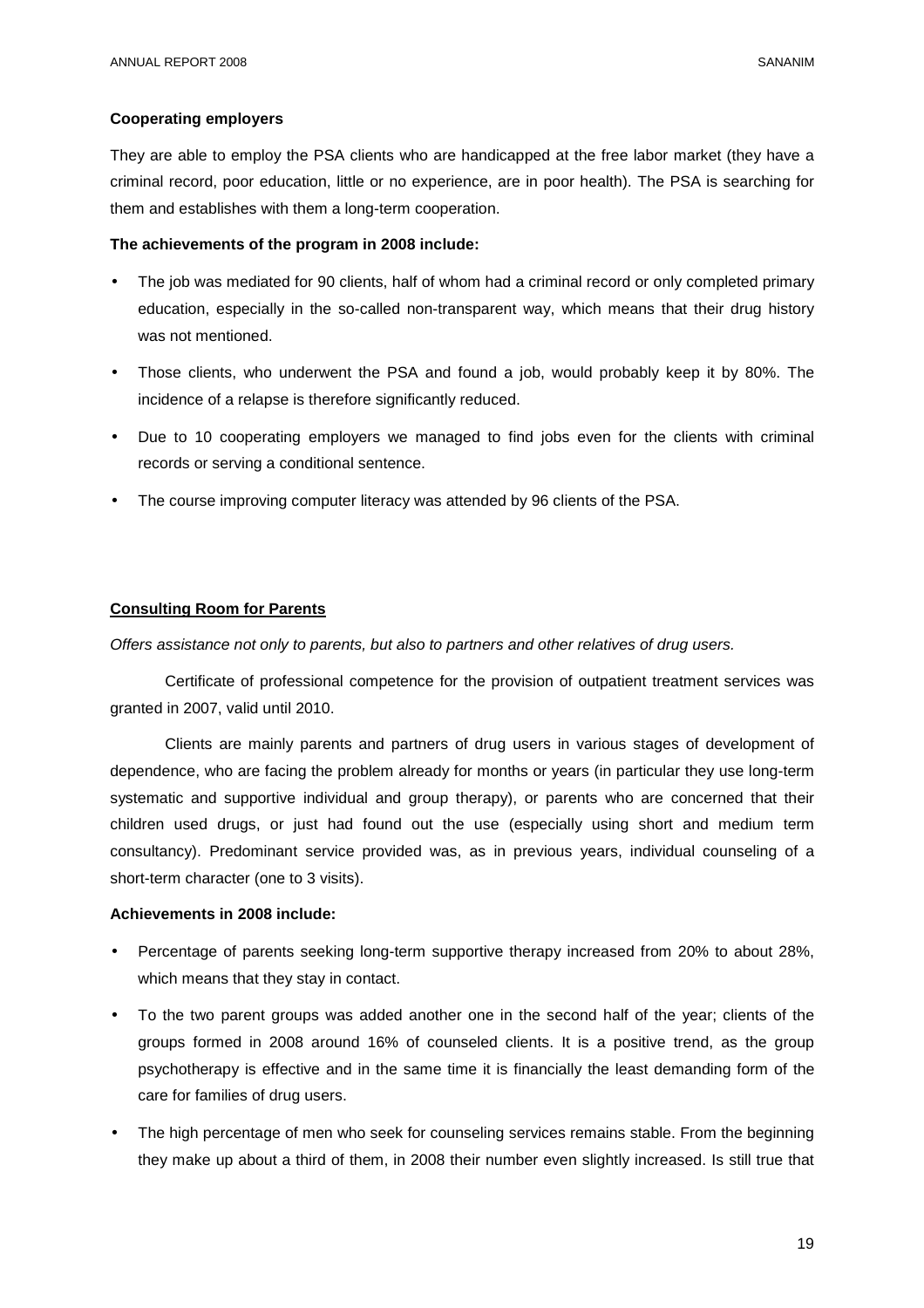men are overwhelmingly more interested in short or medium term consultancy, to such groups as the parent group would participate among them only every one out of 12.

# **Drug Information Centre**

Collect, collate and publish information on the drug problem. Operates the websites of the SANANIM - Drug Information Server, Internet drug counseling website and the website of the association itself. Further on, it is also dedicated to awareness activities outside the Internet, for example through the information desk of the SANANIM. The DIC provides PR and fundraising for the whole association.

**Drug Information Server** (www.drogovyserver.cz) was made more transparent in 2008 within the framework of individual portals (Main portal, Nicotine, Illegal drugs, Alcohol, Other addictions and For the Professionals). Some sections were merged and the texts had undergone professional review.

 The interest in the lay and professional information was still large and the numbers of accesses and of visitors to the website were constantly increasing. Many of them periodically monitor the server through RSS, and therefore slightly decreased the number of subscribers to DRAK drug news.

 Job offers in the advertising section were widely exploited. Great interest was steadily paid to the constantly updated database of contacts and information about treatment options. Visitors to the site also used the contact form to send queries.

 Drug information site was updated every working day. On average, 20 to 25 texts were added every week.

**Drug Advice Centre** (www.drogovaporadna.cz) remained as far, as the number of users served, at the same level as in the previous year, while the system was used to the limit. After the release of a new version of the system in 2009 we expect a further increase in the volume of queries answered. In general, increased the number of inquiries related to alcohol problems. Among the already published answers to questions our visitors usually seek advice on pervitine.

**Information Kiosk** was developed in particular due to the support by the private sector and was operated at all major summer festivals. It formed a major part of the activities related to dissemination of information linked to alcohol, not only to the risks of abuse, but also to the principles of safe use. The project of an information stand was included in the broader project of the Government Council for Drug Policy Coordination SAFER PARTY ensuring cooperation between organizations in the prevention of drug use on the dance scene.

**Professional Library** manages over 2000 titles of books and magazines.

#### **The achievements of the program in 2008 include:**

- In the annual comparison there was a noticeable increase in unique accesses to the Drug Information Server by a total of 45%.
- Drug Advice Centre served a monthly average of 522 inquirers answered be eleven experts.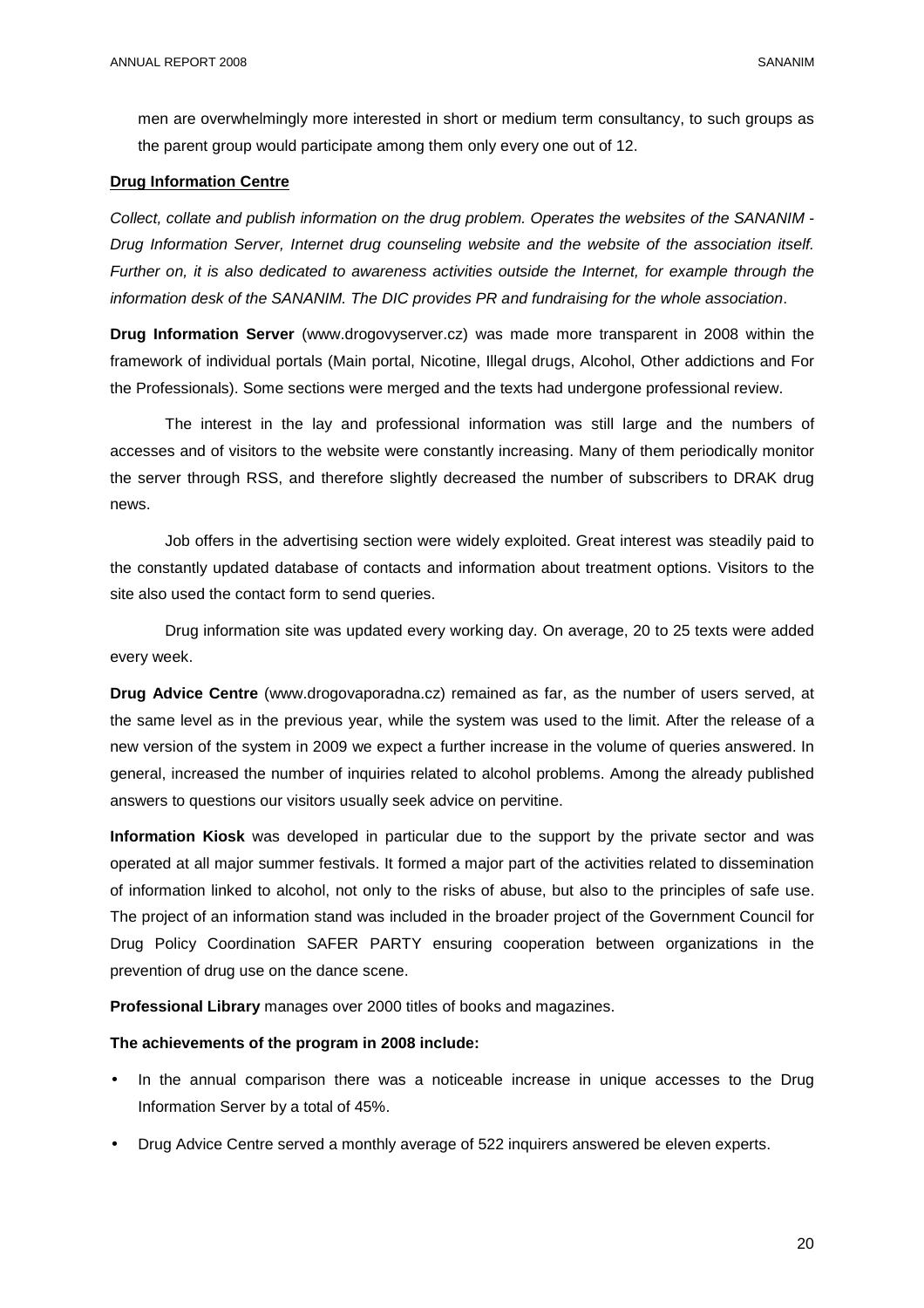• Information Kiosk of the SANANIM proved as a new service attracting the public interest. During music festivals and other major events it provides information on all types of drugs and offers a screening test for alcohol. In 2008 these services were used by 5 064 people, including Promile INFO.

| year |                  | <b>Drug Information</b><br><b>Server</b> | <b>DRAK</b>      |                     | <b>Drug Advice Centre</b> | Library             | informatio<br>n                             |
|------|------------------|------------------------------------------|------------------|---------------------|---------------------------|---------------------|---------------------------------------------|
|      | access<br>number | new<br>articles                          | service<br>users | direct<br>inquiries | inquiry<br>search         | number of<br>titles | number of<br>informatio<br>n<br>tel./e-mail |
| 2004 | 63 822           | 986                                      | 1205             | 2794                | N                         | 1906                | 280                                         |
| 2005 | 28 953           | 1102                                     | 1250             | 2989                | $\mathsf{N}$              | 1975                | 305                                         |
| 2006 | 86 950           | 1141                                     | 1290             | 3547                | N                         | 2000                | 322                                         |
| 2007 | 124 315          | 1297                                     | 1209             | 2475                | 3003                      | 2030                | 341                                         |
| 2008 | 180 411          | 744                                      | 1 1 7 6          | 2 3 1 6             | 3 9 5 1                   | 2 0 4 5             | 5362<br>(including<br>Promile<br>INFO)      |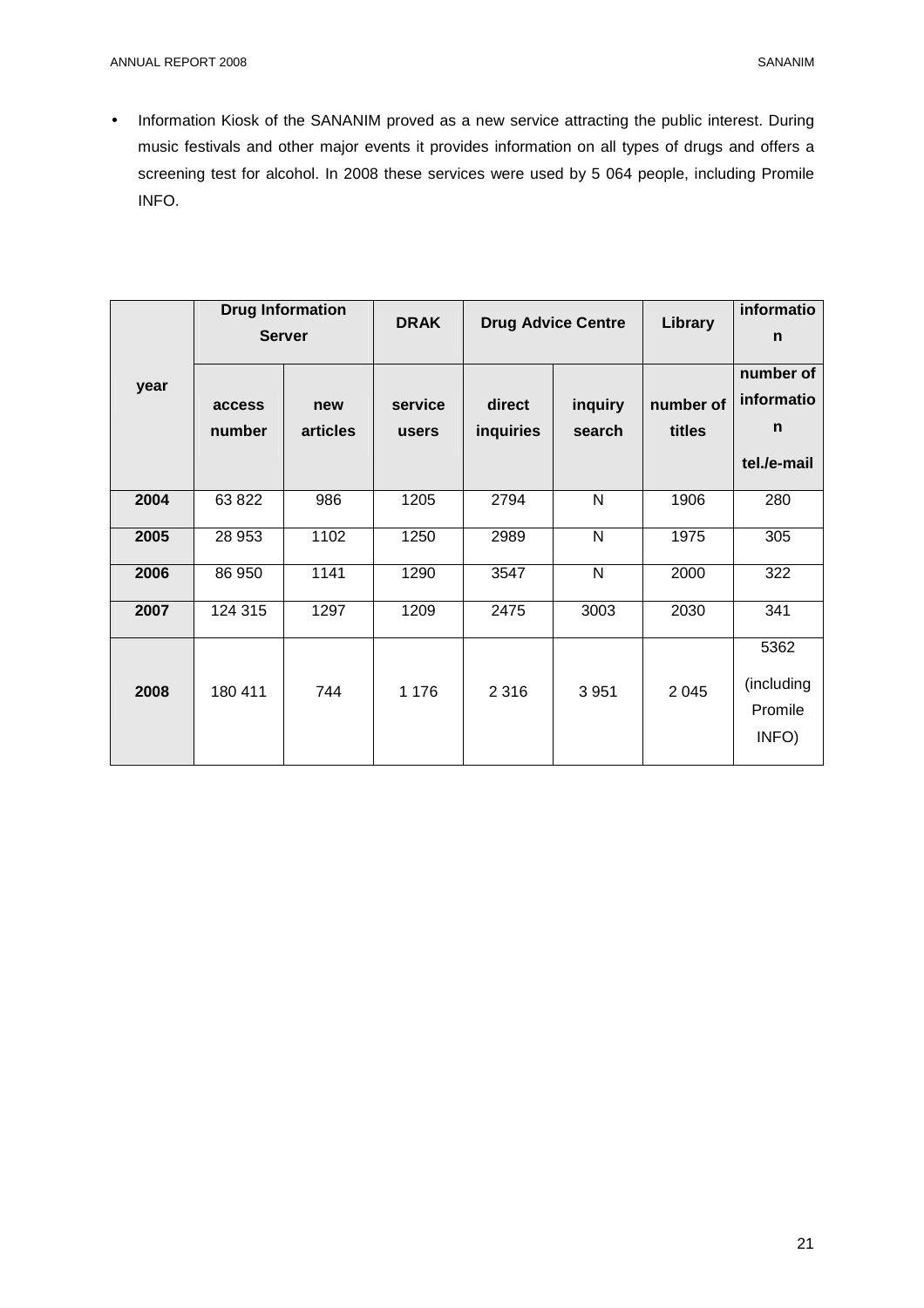#### **INTERNATIONAL COOPERATION AND PROJECTS**

International activities are an opportunity not only to the development of the whole association, but also to the development of individuals, improving the quality of services, exchange of experience and also to create room for new initiatives. In recent years, however, they also mean passing on our experience and knowledge.

As for service providers it is very important for us to participate in the professional "European life", i.e. conferences, workshops and training within the framework of European and global professional networks and to cooperate actively with renowned European organizations and agencies. The most important partners in this area include: IHRD, EFTC, ENDIP, FESAT, PREVNET, Trimbos, EATI, European Forum for Urban Safety (EFUS), DrugScope, Cranstoun Drug Services, Euro-Methwork and others. Finally, it should be mentioned that the association has accepted a number of foreign trainees and prepared a program for important foreign guests.

# **International projects**

Also in 2008, we worked on several international projects. In the context of the European Commission projects the SANANIM was the national technical partner and the executor of a part of the project called Democracy, Cities & Drugs (European Forum for Urban Safety - a project aimed at developing and promoting integrated strategies for drug use), the partner of Slovak twinning project "Improving and Expanding the Re-socialization and Rehabilitation Care for Addicts to Psychoactive Substances" and also the partner of German twinning project in Romania "Increasing Effectiveness Cooperation between the Institutions Involved in Fighting Against Drugs". Important for us were the cooperation with the Belgian region of East Flanders on the project "Skype as Support and Counseling for Czech and Slovak Addicts in East Flanders" and the possibility of participation in the international project Homeless Word Cup.

# **International conferences, internships and participation in international events**

lso this year, employees of the association participated in several international events, symposia, internships and workshops. To name at least the following:

- Educational activities in the area of drug issues, in charge of professional aspects of the workshop, Zilina, Central - GS VMDZKD, October 2008
- Workshop "Law Enforcement and Harm Reduction" Connections Project, HUNI, Budapest, June 2 to 3, 2008
- Providing professional internships for students from the Fachhochschule in Frankfurt am Main, May 13 to 17, 2008
- "Global Conference on Methamphetamine", active participation and technical assistance, Prague City Hall, Prague, September 15 to 16, 2008
- International Conference "Medtel", active participation, Hotel Diplomat, Prague, November 27 to 28, 2008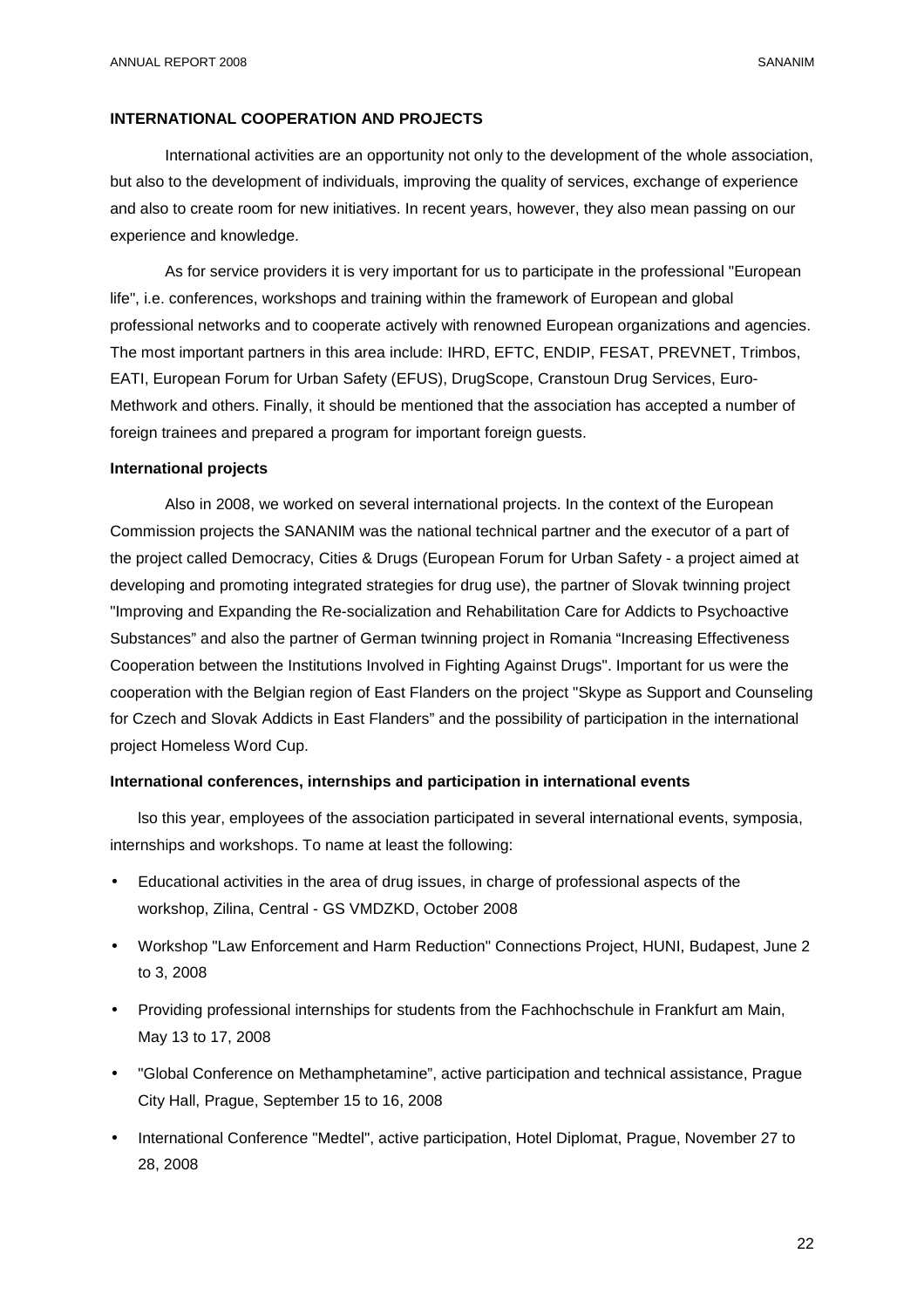- Twinning project in Romania:
	- o Capacity Building on County and National Level, provide in charge of professional aspects of the workshop, May 13 to 17, 2008
	- o Inter-Agency Cooperation, in charge of professional aspects of the workshop; October 29 to 31, 2008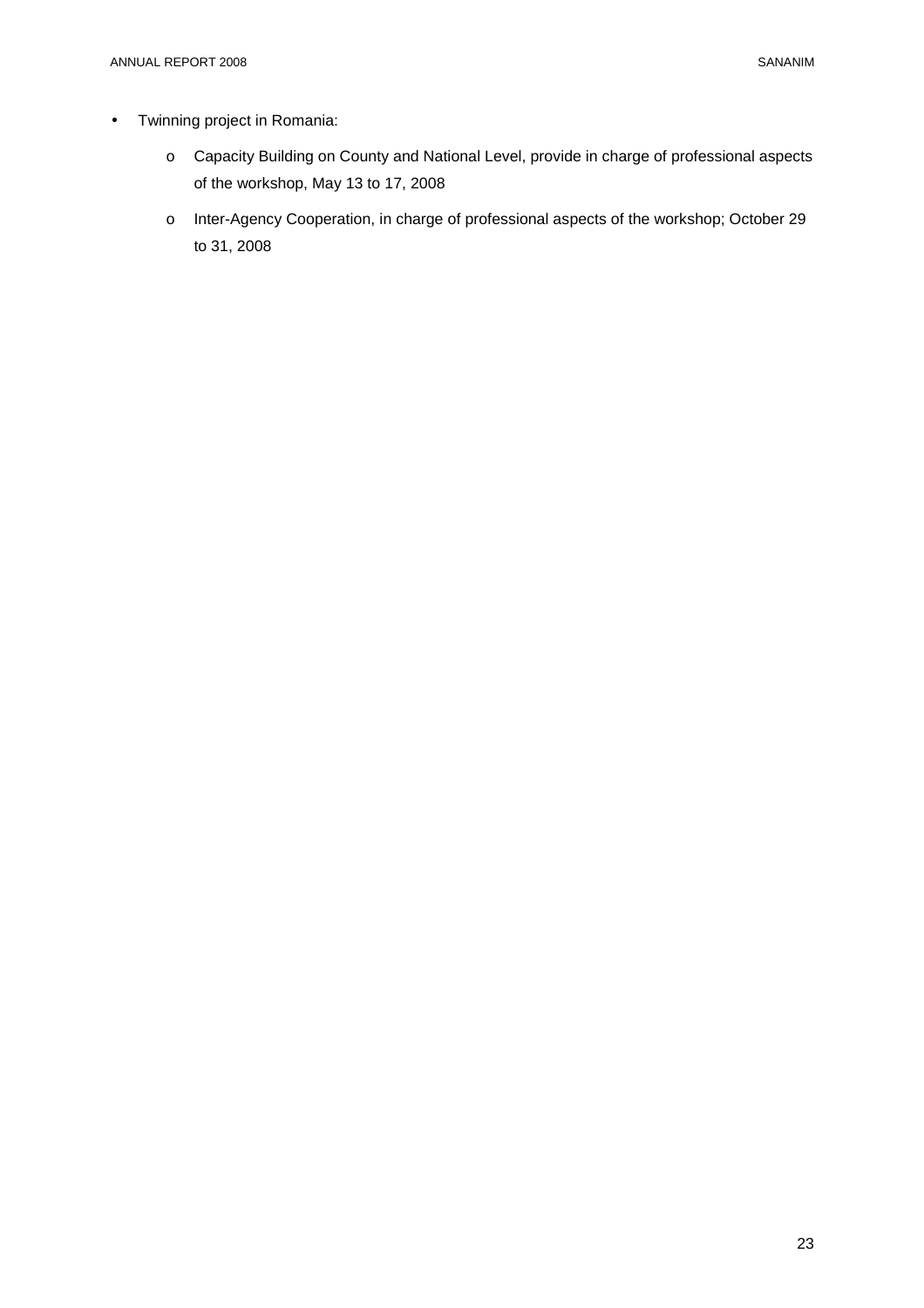# **FINANCIAL REPORT SANANIM 2008**

# **Revenues 2008**

#### **Outreach Program 5 650 537 Kč**

MZ 350 000 Kč MPSV 1 050 000 Kč RVKPP 2 120 000 Kč MHMP 1 800 000 Kč ÚMČ P1 38 970 Kč ÚMČ P13 50 000 Kč Own\* 241 567 Kč

#### **Roma Outreach Program 911 017 Kč**

MZ 100 000 Kč MPSV 250 000 Kč RVKPP 260 000 Kč MHMP 300 000 Kč Own\* 1 017 Kč

# **Contact Centre 8 452 531 Kč**

MZ 370 000 Kč MPSV 1 528 000 Kč RVKPP 3 160 000 Kč MHMP 3 000 000 Kč ÚMČ P2 50 000 Kč ÚMČ P7 70 000 Kč Own\* 274 531 Kč

# **Specialized Outpatient Services CADAS 2 463 139 Kč**

MZ 350 000 Kč MPSV 200 000 Kč RVKPP 560 000 Kč MHMP 1 009 500 Kč ÚMČ P1 125 000 Kč VZP 168 500 Kč Own\* 23 129 Kč

# **Day Care Centre 3 622 446 Kč**

MZ 200 000 Kč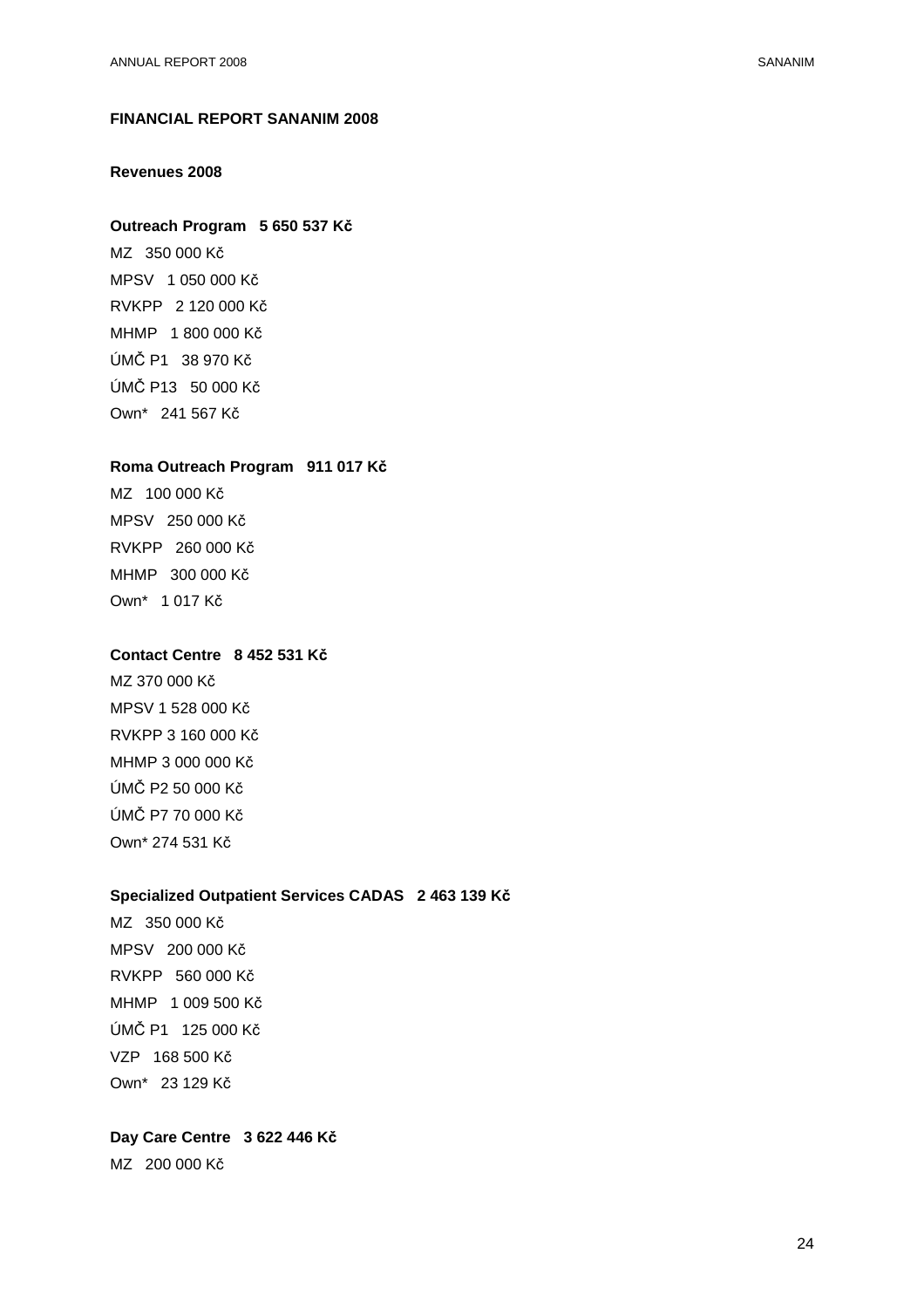MPSV 736 000 Kč RVKPP 1 200 000 Kč MHMP 1 350 000 Kč ÚMČ P2 0 000 Kč Own\* 86 446 Kč

# **Therapeutic Community Karlov 7 701 706 Kč**

MPSV 1 800 000 Kč RVKPP 3 030 000 Kč MHMP 2 500 000 Kč ÚMČ P10 40 000 Kč Jihočeský kraj 149 400 Kč Own\* 136 676 Kč

# **Therapeutic Community Němčice 6 308 954 Kč**

MPSV 1 500 000 Kč RVKPP 2 310 000 Kč MHMP 2 000 000 Kč Jihočeský kraj 210 620 Kč Own \* 288 334 Kč

# **Aftercare Centre 4 315 972 Kč**

MPSV 1 000 000 Kč RVKPP 1 470 000 Kč MHMP 1 600 000 Kč ÚMČ P1 125 000 Kč Own \* 120 972 Kč

# **Aftercare Centre for Mothers with Children 991 658 Kč**

MPSV 268 000 Kč RVKPP 340 000 Kč MHMP 350 000 Kč Own\* 33 658 Kč

# **Consultancy Room for Parents 1 176 528 Kč**

MPSV 200 000 Kč RVKPP 430 000 Kč MHMP 400 000 Kč ÚMČ P1 125 000 Kč Own\* 21 528 Kč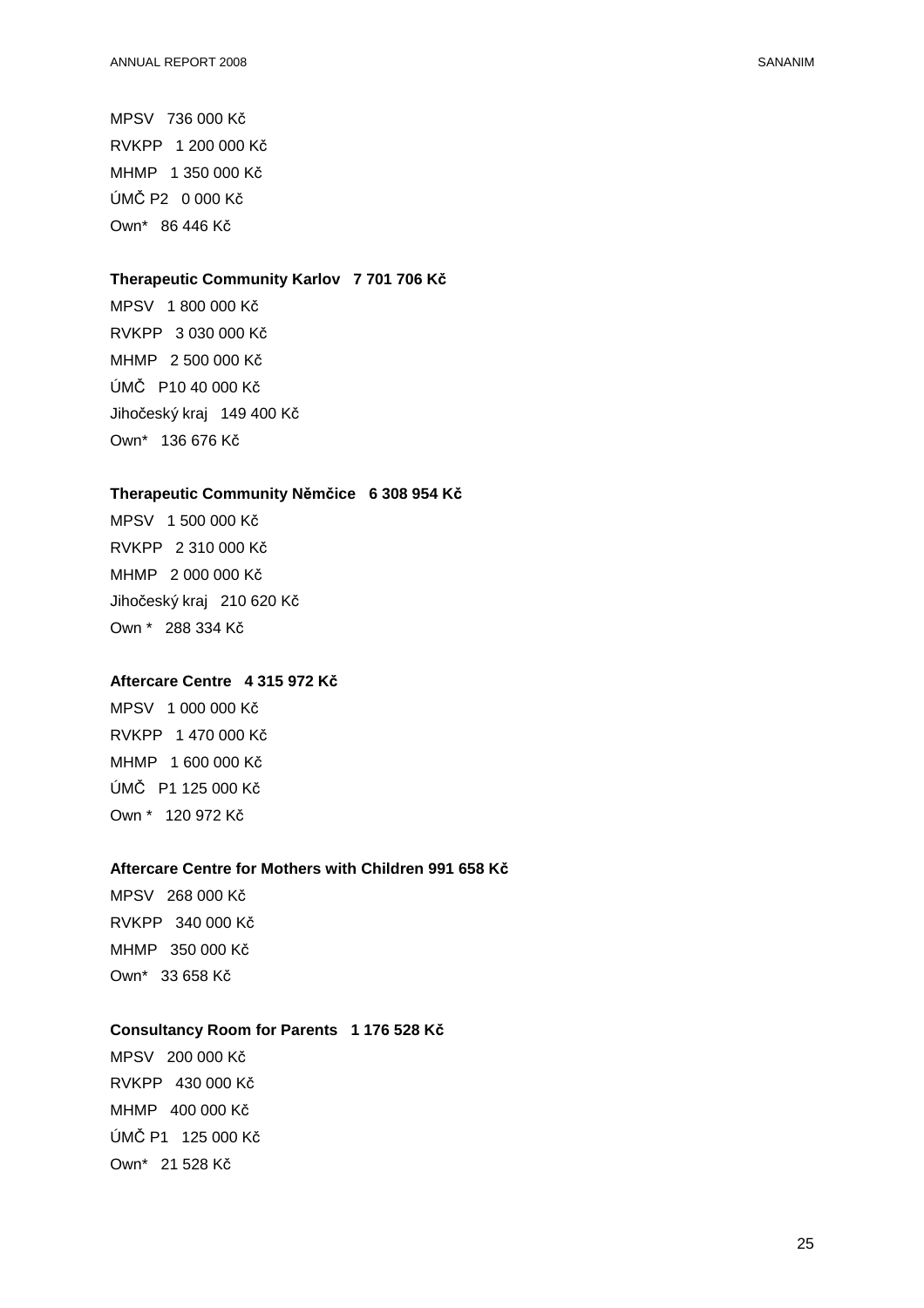# **Centre for People in Conflict with Law 517 824 Kč**

MS 100 000 Kč RV KPP 170 000 Kč MHMP 229 000 Kč Own\* 18 824 Kč

# **Work and Social Agency 201 500 Kč**

MHMP 200 000 Kč Own\* 1 500 Kč

#### **Drug Information Centre 1 142 930 Kč**

MŠMT 182 000 Kč RVKPP 360 000 Kč MHMP 600 000 Kč Own\* 930 Kč

# **Drug Information Centre** – **Internet Primary Prevention 323 000 Kč**

MŠMT 273 000 Kč ÚMČ P1 50 000 Kč

#### **Aftercare Centre – Theatre Project 66 000 Kč**

MHMP 60 000 Kč Own\* 6 000 Kč

# **HWC 102 542 Kč**

MHMP 80 000 Kč Own 22.542 Kč

#### **Evaluation of Treatment in Therapeutic Communities 222 654 Kč**

RVKPP 90 000 Kč Own\* 132 654 Kč

# **Project with Support from ESF 3 442 250 Kč**

XTP 99 214 Kč DC 672540 Kč Art Language 869 101 Kč Project Equal 339 161 Kč COKUZ 2 007 240 Kč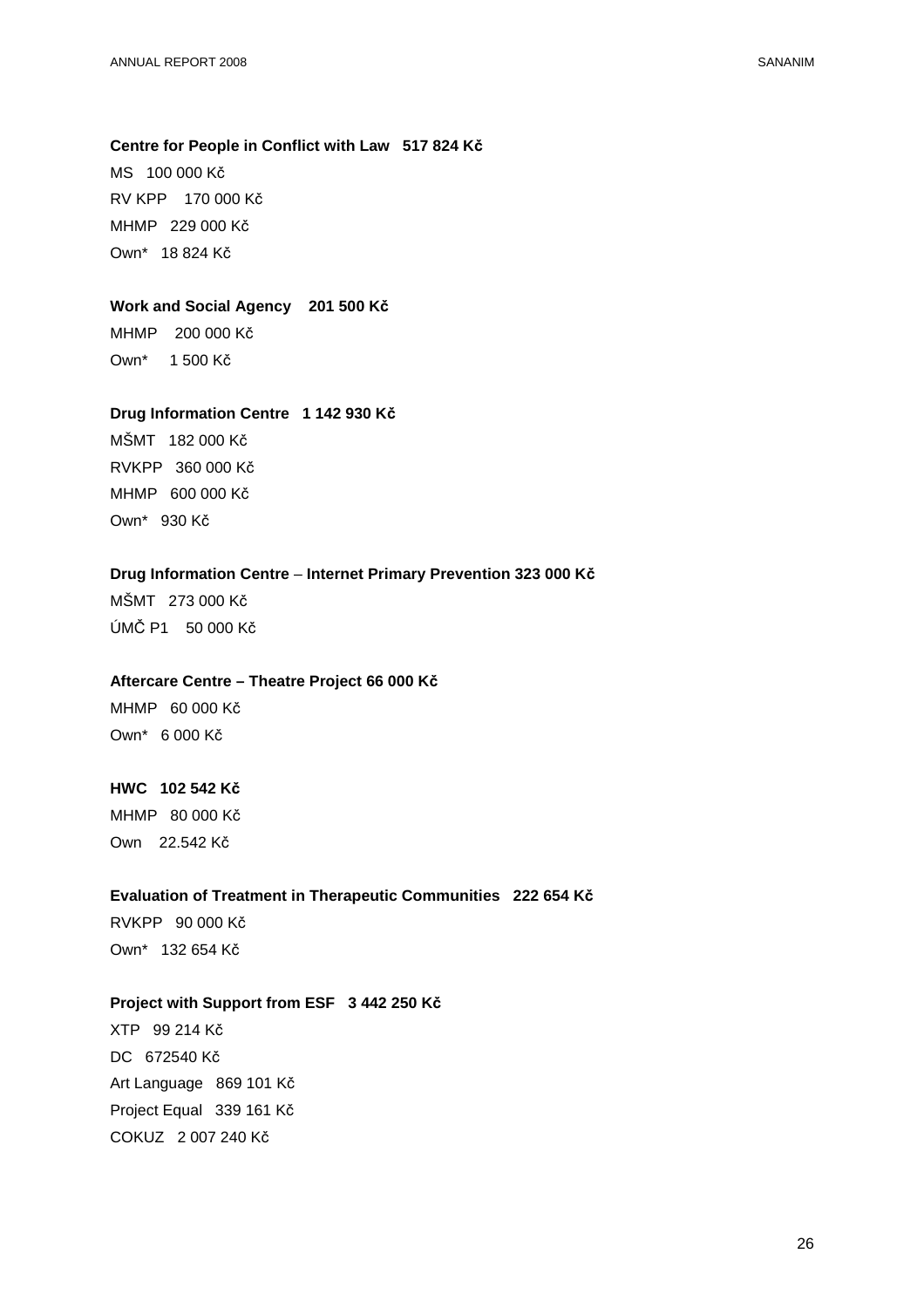# **Evaluation of School Environment 15 000 Kč**

ÚMČ P1 15 000 Kč

#### **Summary of Revenues according to Sources**

# **State Institutions and Ministries**

MZ 1 370 000 Kč MPSV 8 782 000 Kč RVKPP 15 500 000 Kč MŠMT 455 000 Kč MS 100 000 Kč Městské úřady a kraje Magistrát hl. m. Prahy 15 478 500 Kč Městská část Praha 1 440 000 Kč Městská část Praha 2 100 000 Kč Městská část Praha 7 70 000 Kč Městská část Praha 10 40 000 Kč Městská část Praha 13 88 970 Kč Jihočeský kraj 405 020 Kč

# **International Projects**

SKYPE 27 495 Kč DCD2 4 755 Kč ESF 3 442 250 Kč

# **Foundations**

Nadace České spořitelny 1 862 444 Kč Nadace Život umělce 20 000 Kč Other financial contributions 1 045 600 Kč

# **Presents and Contribution by Individuals 471 734 Kč**

# **Revenues from Own Sources**

Aromka 512 706 Kč Rents (clients) 374 527 Kč Contributions (clients) 506 653 Kč VZP 577 147 Kč Interests 79 061 Kč Other 1 146 650 Kč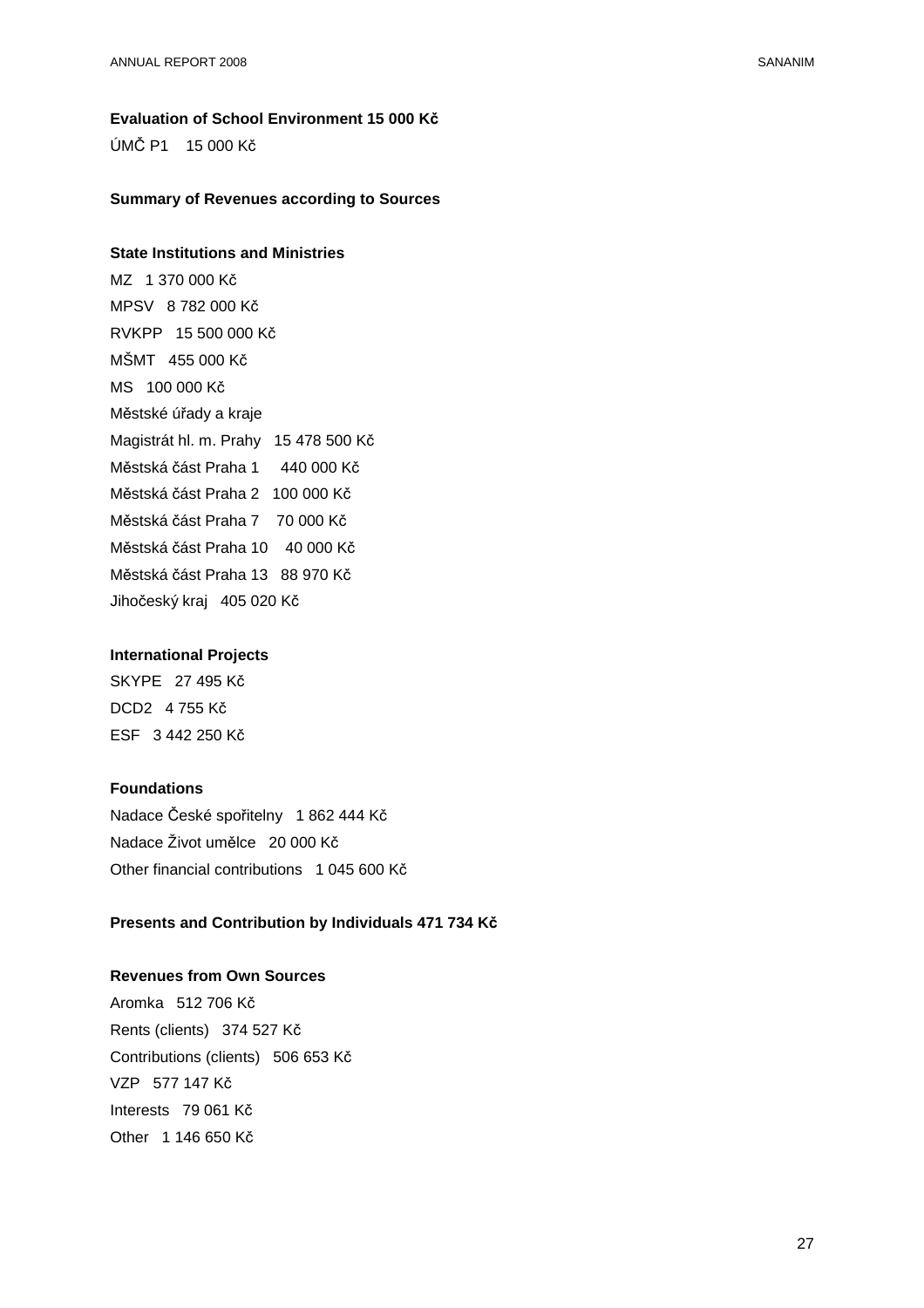# **PROFIT AND LOSS STATEMENT**

# **A. Expenses**

1. Material 10 254 625 Kč

- 2. Repairs 2 005 273 Kč
- 3. Energy 1 771 152 Kč
- 4. Services 7 615 861 Kč
- 5. Personal expenses 28 971 779 Kč
- 6. Taxes and fees 354 176 Kč

7. Depreciation 230 224 Kč

# **EXPENSES IN TOTAL 51 203 130 KČ**

#### **B. Revenues**

- 1. Sales 2 367 771 Kč
- 2. Other revenue 822 973 Kč
- 3. Reserves 0 Kč
- 4. Received contributions in total 4 551 303 Kč
- 5. Operational subsidies in total 45 152 404 Kč

**REVENUES IN TOTAL 52 894 451 KČ**

**Income tax 108 870 Kč**

**C. Profit before taxes 1 691 321 Kč**

**D. Profit after taxes 1 582 451 Kč**

# **BALANCE SHEET**

#### **Assets**

A. Long-term assets Long-term tangibles 38 587 440 Kč Long-term financial assets 717 600 Kč Depreciation of long-term tangibles…- 513 370 Kč B. Short-term assets Receivables 2 697 028 Kč Short-term financial assets 6 649 645 Kč Other assets 172 639 Kč **ASSETS IN TOTAL 48 304 982 KČ**

# **Liabilities**

A. Own revenues Equity 43 952 019 Kč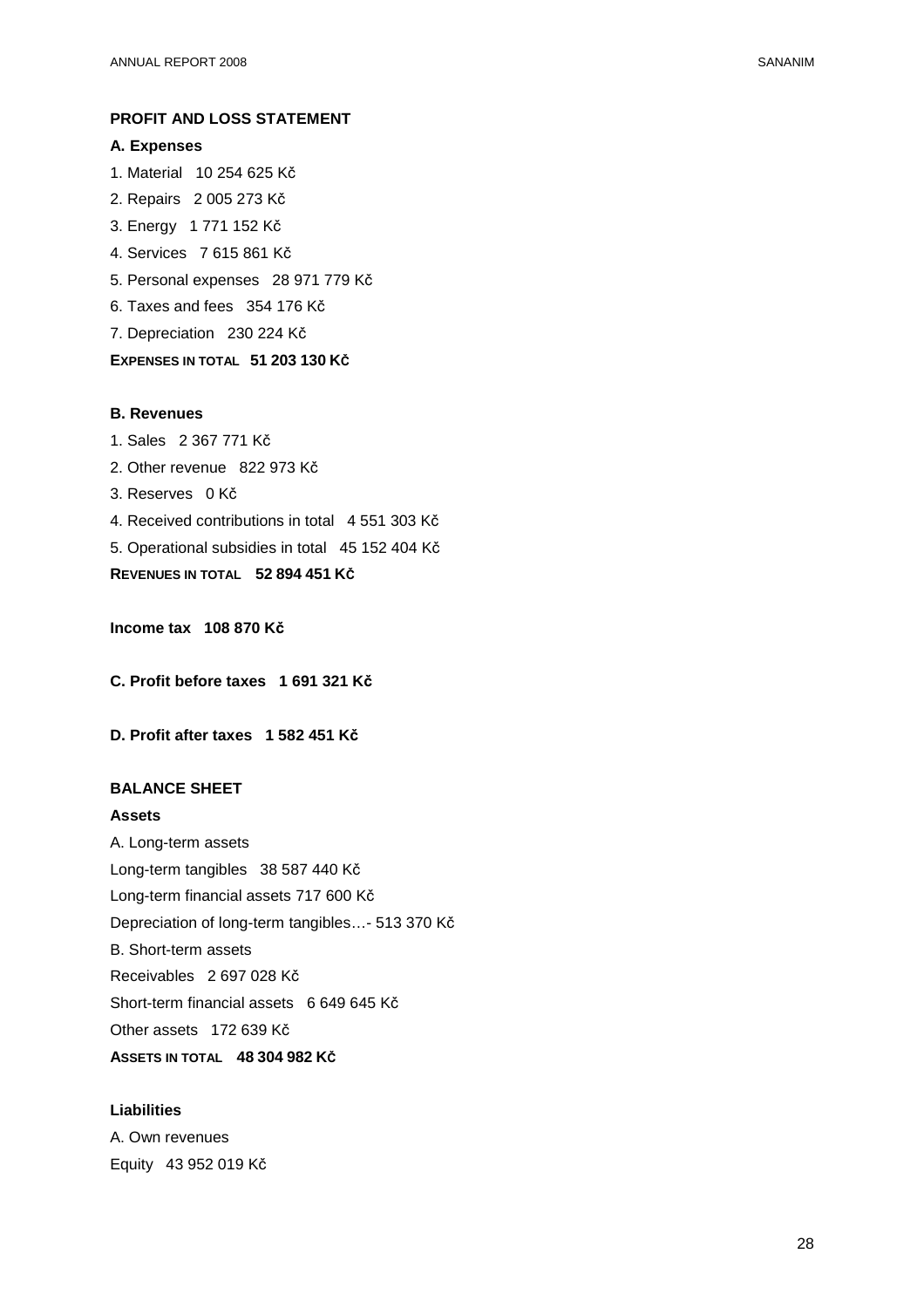Profit 1 582 451 Kč B. Other revenues Short term payables 2 488 962 Kč Other liabilities 281 550 Kč **LIABILITIES IN TOTAL 48 304 982 KČ**

--------------------

\* By own means own revenues, sponsors' gifts and payments from clients, VZP etc.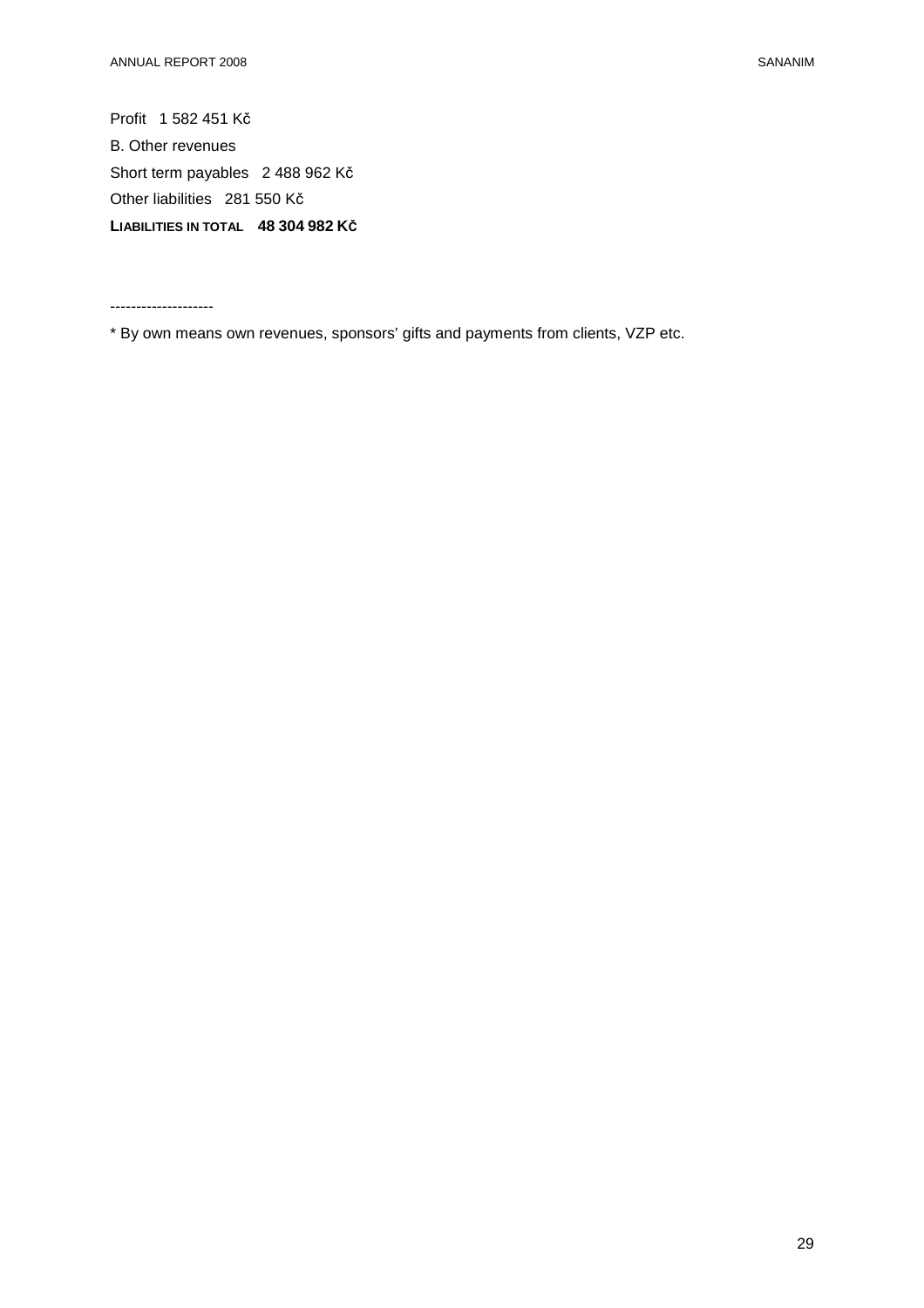# **AUDIT REPORT FOR THE ADMINISTRATION BOARD OF THE ASSOCIATION**

SANANIM, civic association

# Ovci hajek 2549/64a, 158 00 Praha 5

#### ICO: 00496090

Prague, June 8, 2009

I performed an audit of the accounts in terms of expenditure and revenue items and incurring operating results achieved and the financial statements as of December 31, 2008 of the civic association SANANIM, ICO 00496090.

The management of the association is responsible for compiling the accounts and bookkeeping in order to be complete, relevant and appropriate in accordance with applicable laws and regulations, including proper reporting of costs for individual projects, which have been granted subsidies.

My duty was to express an opinion on various aspects of the audited accounts specified in the contract between the auditor and the association and the specifications here under, and of the financial statements based on our audit.

The audit was conducted in accordance with the Act No. 254/200 Coll., on audits and international standards, especially the Standard ISA 800 - Auditor's Report on the audit for specific purposes and appropriate application guidelines. These international auditing standards require that we plan and perform the audit to obtain reasonable assurance that the company reported correct accounting entries on specific accounts and using the operating results of the previous year 2007 in the year 2008 and fulfilled the conditions of the contracts with the providers of subsidies.

The audit includes verification of accounting records and other evidence supporting the accounting and financial statements and assessing the accounting principles used in the accounting and the establishment of accounts of the association, in particular of the subsidized programs. During the audit were checked these specific aspects:

- 1. verification of the correct amount of cost and revenue items of the accounting entity for the audited period in subsidized programs.
- 2. examination of the adequacy of cost and revenue items
- 3. examination of the appropriateness of expenses, in particular in the subsidized programs
- 4. verification of the compliance of the Management Board's decision on the use of economic results for the previous financial year with the account postings in the audited period.

I believe that our audit provides a reasonable basis for our opinion.